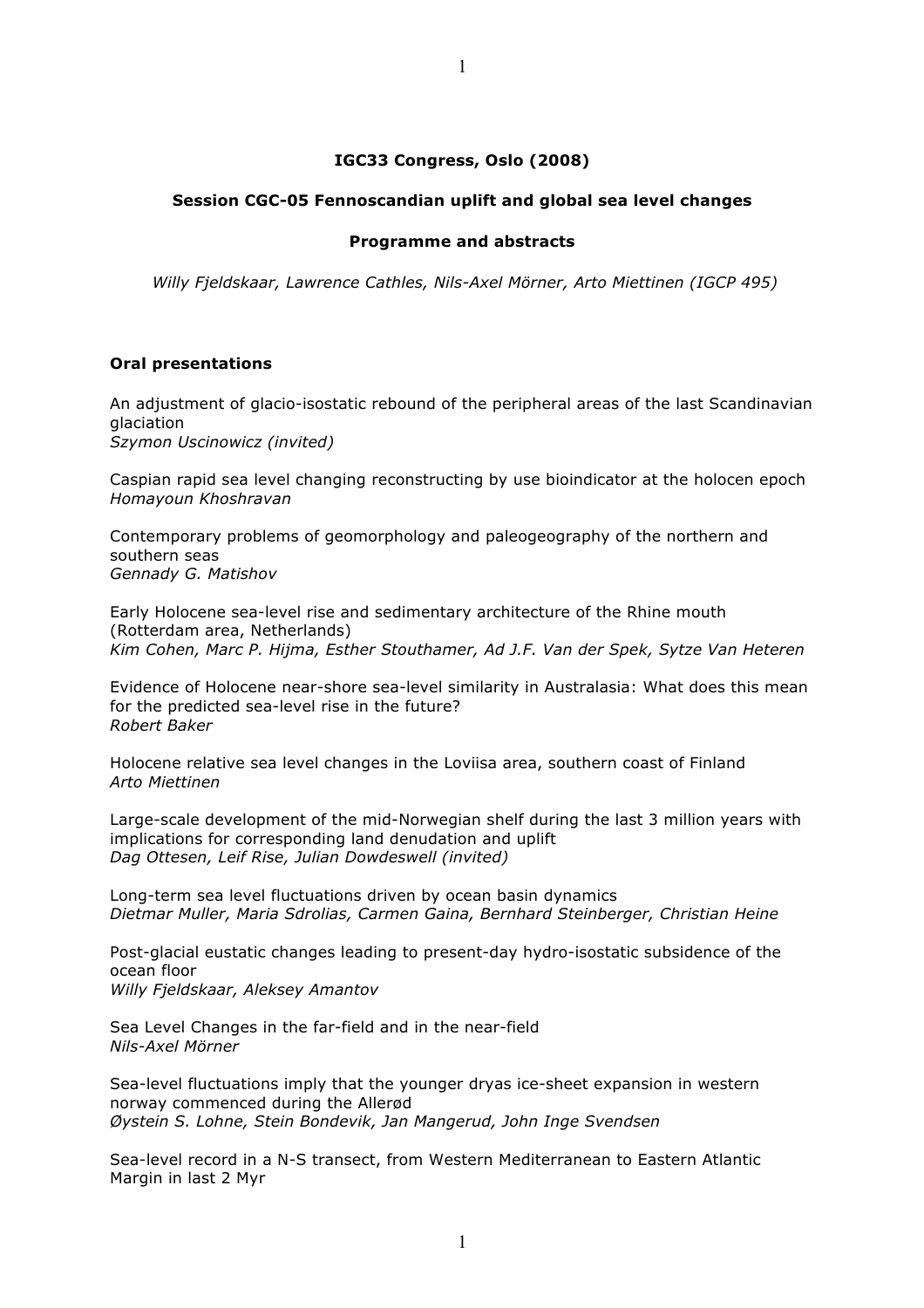*Cari Zazo, Jose Luis Goy, Teresa Bardaji, Cristino J. Dabrio, Claude Hillaire-Marcel, Angel González-Delgado, Jorge Civis, Ana Cabero, Javier Lario, Pablo G. Silva, Vicente Soler, Pierre Y. Gillot*

Secular variations of the mean sea level in northern and southern hemispheres of the Earth

*Jose M. Ferrandiz, David Garcia, Yuri V. Barkin*

The Fennoscandian Uplift? the interplay of various processes *Willy Fjeldskaar, Aleksey Amantov*

The Fennoscandian Uplift: Introduction and overview *Nils-Axel Mörner*

Very low term (250 Myr) quanification of the eustasy during Mesozoic - Cenozoic time based on coastal onlap measurement at the tethys and world-scale *Cécile Robin, François Guillocheau, Bruno Vrielynck*

# **Posters**

Geoinformational metallogenic model of the East Europe - Barents sea megaprovince *Grigoriy Gusev, Victor Kilipko, Arkadiy Golovin, Nikolaiy Mezhelovskiy*

Numerical reconstruction of palaeotidal elevations since the last glacial maximum *Shaun James O'Callaghan, Sarah Bradley, Richard Hardy, Glenn Milne, Ian Shennan*

Paraná Pleistocene barrier, Southern Brazil *José Carlos Branco, Rodolfo José Angulo, Maria Cristina de Souza, Rita Scheel-Ybert, Thais Alves Pereira Gonçalves, Sibelle Trevisan Disaró, Daniel Vicente Pupo*

Reconstruction of sea/lake-level changes in an active strike-slip basin (Gulf of Cariaco, NE Venezuela)

*Maarten Van Daele, Franck Audemard, Christian Beck, Marc De Batist, Aurélien van Welden, Jasper Moernaut, Shipboard Party 2006 GUAIQUERI II*

The Holocene evolution of the tropical island of Inhaca, Mozambique *Mussa Achimo, Bjørg Stabell, Sylvi Haldorsen, Jõao Muabe, Fatima Momade*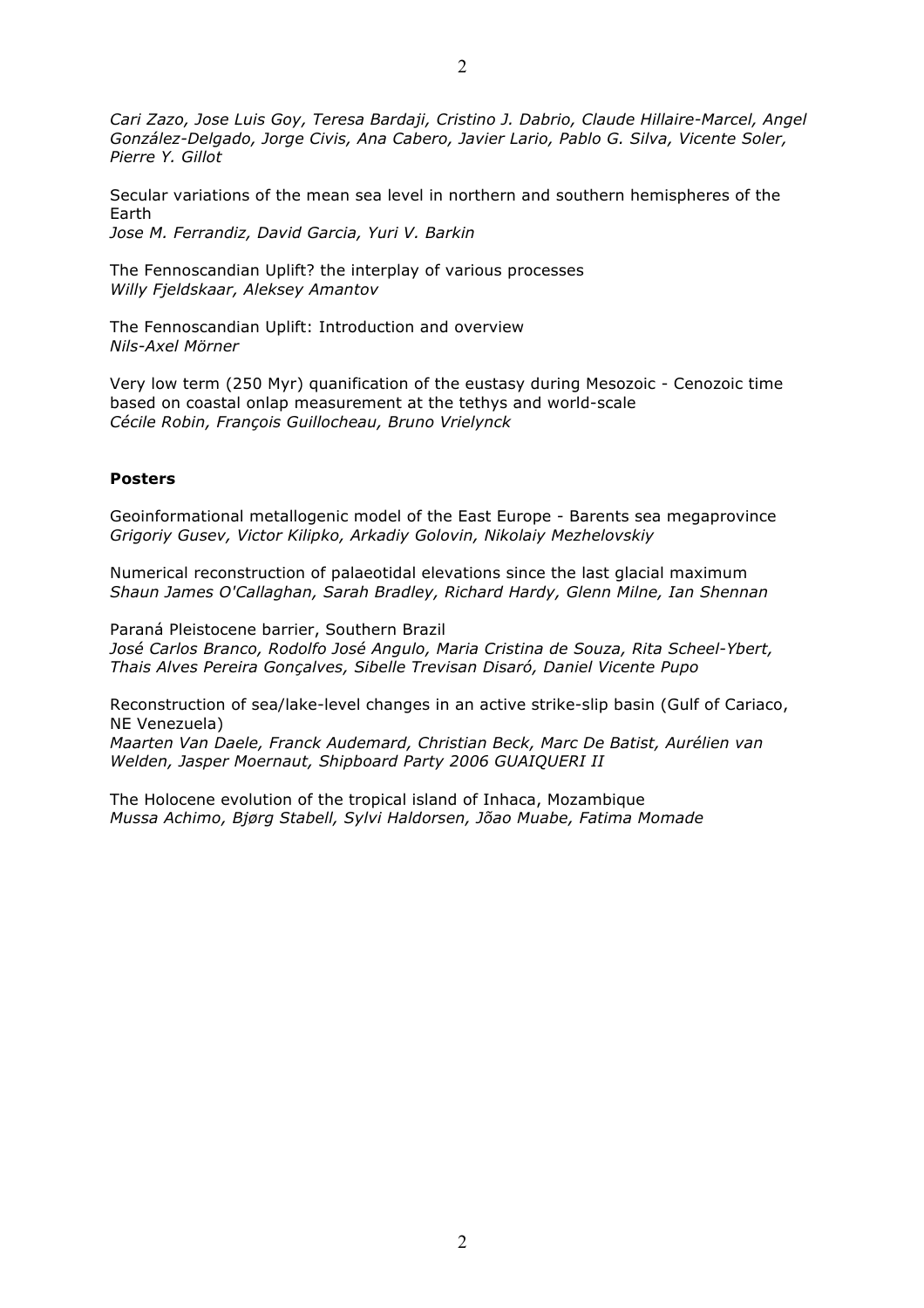# **An adjustment of glacio-isostatic rebound of the peripheral areas of the last Scandinavian glaciation**

#### Szymon Uscinowicz, *Polish Geological Institute (Poland)*

The last Scandinavian ice-sheet advance started c. 22 000 y. ago, reached the maximum extent in Central European Lowland c. 20 000 y. ago. The glacier covered mainly the East European Precambrian platform. Only minor, western part of the glacier, advanced the West-European Palaeozoic platform. The ice sheet weight induces gravitational disturbances in the astenosphere and results in crustal subsidence. As the ice cover has decayed, the uplifting movement picks up. The subsidence relaxed at the earliest in the marginal part of the ice-sheet covered area, while the disequilibrium affects the central part of the ice sheet-covered area for a long time to come. Authors of a number of studies assumed that areas of southern Baltic and northern Poland were not subjected to glacio-isostatic uplift. Only the Fjeldskaar's (1994) geophysical model demonstrates the area of northern Poland and southern Baltic to have been subjected to uplift during and following deglaciation.

The aim of this paper is to reconstruct the glacio-isostatic rebound of the northern Poland and southern Baltic area basing on comparison of the relative sea level curve of the southern Baltic (Uscinowicz 2003) with eustatic curves of the ocean level (Fairbanks 1989, Blanchon & Show 1995, Morner 1976). Because of available data about level changes of Baltic Sea only since c. 13.0 ka BP, the total history of glacio-isostatic rebound of the area could be reconstructed only by extrapolation of calculated part of the curve basing on general knowledge about glacio-isostatic movements (e.g. Peltier et al. 1978) and about deglaciation of northern Poland and Southern Baltic (eg. Uscinowicz 1999). The basic assumption is that restrained rebound started c. 17.5 ka BP during the deglaciation of northern Poland. Transition from restrained rebound to essential uplift took place c. 14.0 ka BP, at the beginning of the southern Baltic deglaciation. Approximated uplift during the phase of restrained rebound was c. 20 m and rate of uplift increased up to c. 15 mm/y at 14.0 ka BP that time. The basic uplift took place between 14.0 and 11.0 ka BP. At that time the area was uplifted 85 m with max. rate of 45 mm/y at 12.4-12.2 ka BP, just after ice-sheet retreat from the Southern Middle Bank. At 11.0 ka BP rate of uplift decreased to 16 mm/y. The residual uplift ended 9.4-9.2 ka BP. Fast termination of the residual uplift was related to hydro- and sedimento-isostasy. Total uplift between 17.5-17.0 and 9.4-9.2 ka BP reached c. 120 m.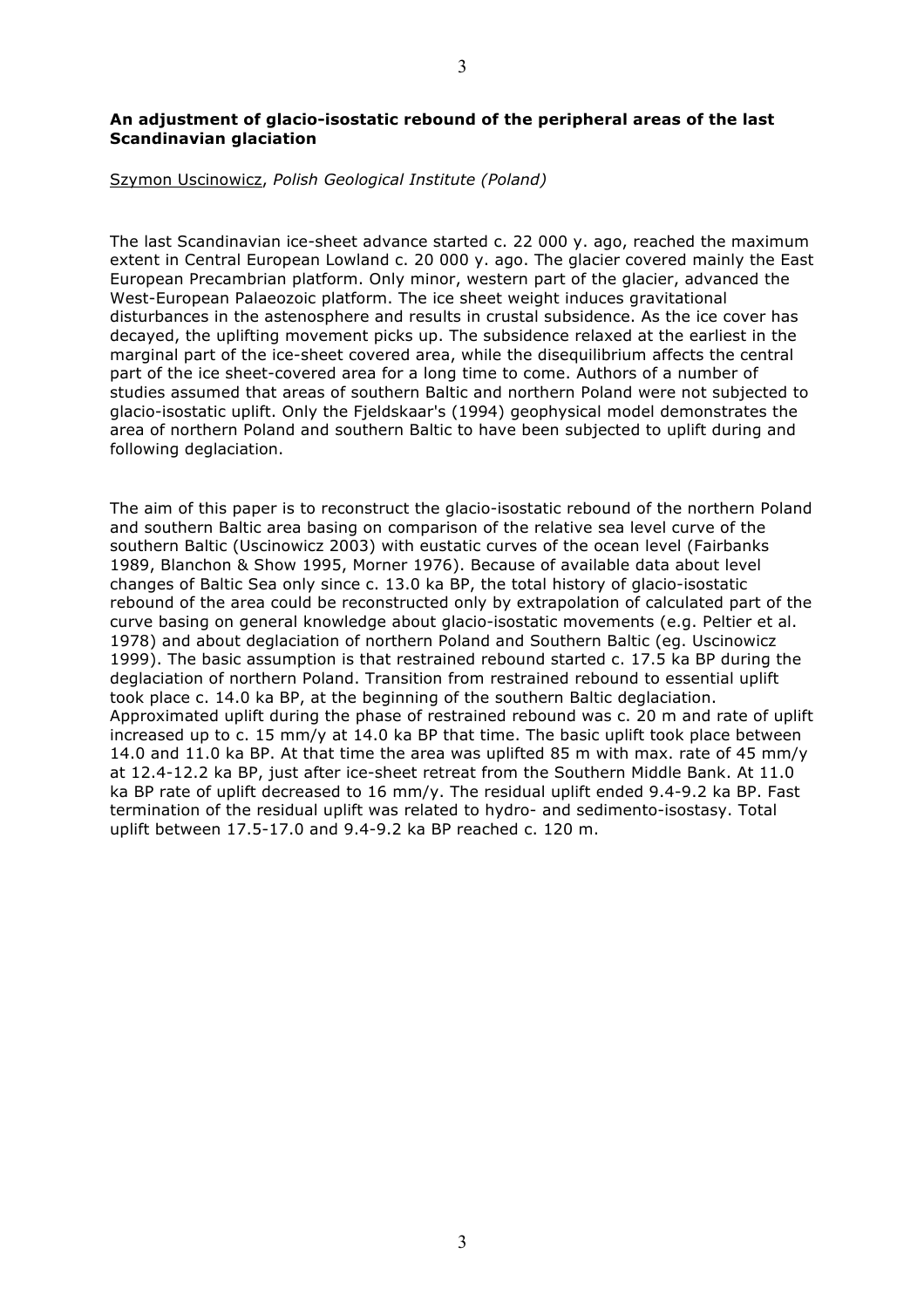### **Caspian rapid sea level changing reconstructing by use bioindicator at the Holocene epoch**

Homayoun Khoshravan, *Caspian Sea National Research & Study Center, Water Research Institute (Islamic Republic of Iran)*

At now in the earth science activities, bio indicators are the most important tools for paleogeographic and paleoceanology researches and natural phenomena reconstructing. Quaternary Bivalve and Gastropod species of the Caspian Sea could help us perfectly to reconstruct past water way between the Caspian Sea and other basin of parathetis (Black Sea, Aral and east part of Mediterranean Sea) (khoshravan H. 1995). In fact in this region they are very important and useful bio indicator from paleogeographic and biostratigraphy point of view (Khoshravan H. 1999). In this paper we are trying to reconstruct Quaternary corridor between The Caspian Sea and other basins of parathetis along the Quaternary period with use Gastropod indicator. Therefore Gastropod species have been evaluated considering biostratigraphy and paleogeography condition along the Quaternary period with use of 254 Quaternary sediment core samples from exploring petroleum wells (M-1, G3-A) in the Southern coasts of the Caspian Sea(Fotoohi. M. 1965, Stoklin J 1957). After fossil Species determination (Moore R.C., 1969) our investigation results show that Gastropods were originated from three resources in the Caspian Sea basin at the Quaternary period. Some of them were native and from upper Miocene till now live in this basin without changing and evolution (Theodouxsus Sp). Many of them belong the around basin and they are immigrant species (Truncatela Sp, Baicalia Sp) and other have related to fresh water basin like rivers and marginal lagoon (planorbis Sp). Biostratigraphy and sedimentary facies records show that there are many periodic sea levels raising that could connect the Caspian Sea to other around basin like Aral Sea and Black Sea. Data results also are showing that in the studied area there were many periodic rapid sea levels changing during the Holocene epoch. The Caspian Sea has several fluctuations along 10,000 years ago and its latest begin about 25 years ago. Finally we can conclude that Caspian Sea could connect to other around basins at future similar past time and climatologic impact and tectonic movement are important agents for this natural phenomenon in this region.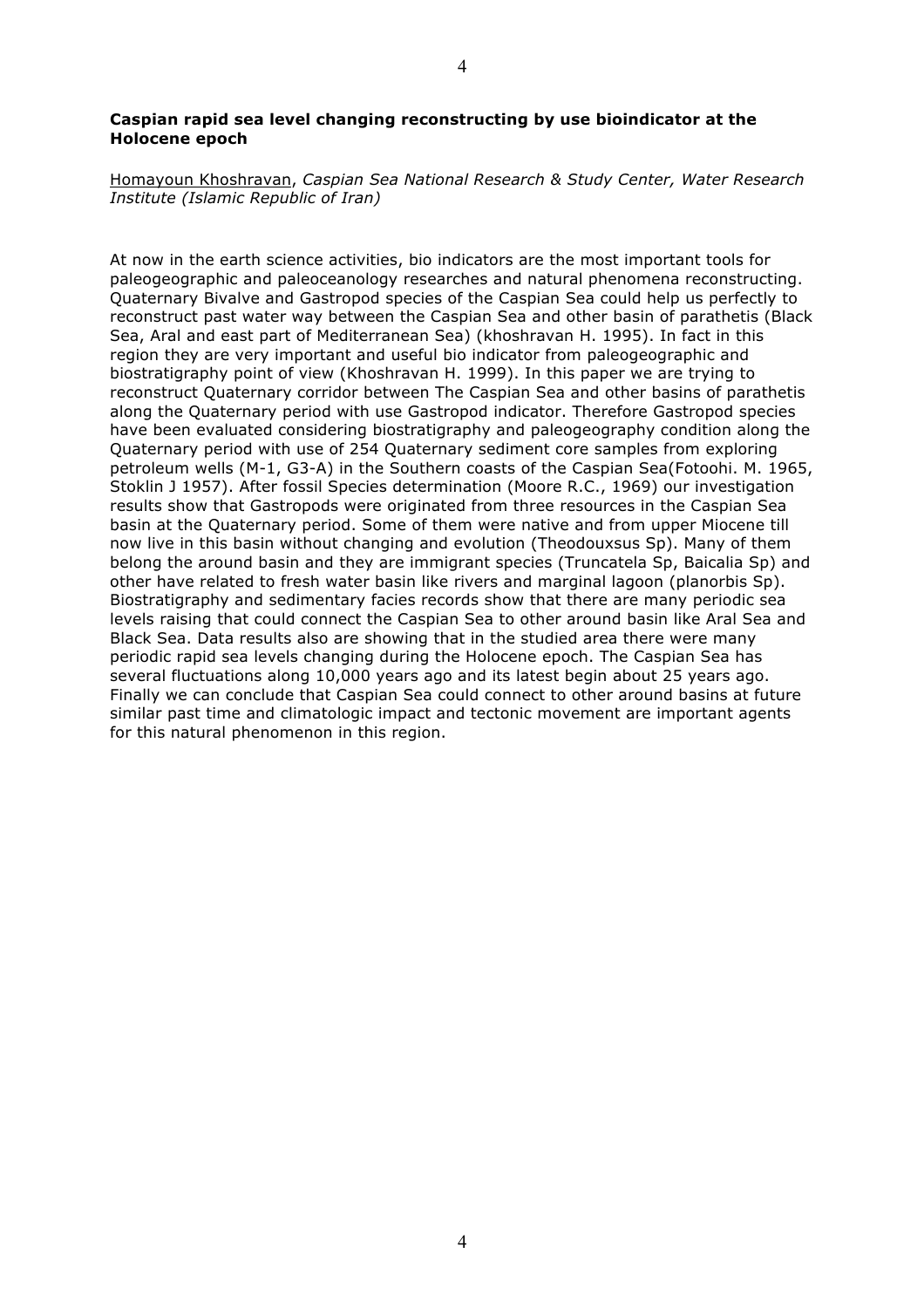### **Contemporary problems of geomorphology and paleogeography of the northern and southern seas**

Gennady G. Matishov, *Southern Scientific Centre of the Russian Academy of Sciences (SSC RAS) (Russian Federation)*

MMBI KSC RAS and SSC RAS conduct integrated geological-paleogeomorphological researches in the southern and northern seas of Russia. Expedition activities are carried out on the shelves of the Barents, Norwegian, Kara, White, Caspian, Azov Seas and focused on studying the bottom topography, geomorphology, lithology, biostratigraphy of the Holocene sediments, seismic stratigraphy of quarternary sediments of glacial and periglacial shelves, and inner-continental shelves with arid climate.

The ancient ice covers reconstruction is the basic issue of the Pleistocene paleogeography. Of heated discussion is the Barents-Kara shelf glaciation. Complex, but rather orderly, glacial morphosculpture of the Barents Sea shelf, apparently, was formed in the process of active spread of the peripheral parts of the Scandinavian, Novaya Zemlya, and Spitsbergen glacial covers from the continent to the shelf. This is proved by detailed bathymetry maps, bottom relief regularities, lithology of underwater moraines. The newest radiocarbon dating of the Franz Josef Land, Novaya Zemlya, and Kola Peninsula ancient coastlines turned out to be especially convicting.

The influence of earth glaciation on the ocean outside the shelf boundaries got a name of oceanic periglacial. In 1980 the term "oceanic periglacial" was formulated and developed into a scientific theory. But only now a whole gamut of these processes linked in space and time is perceived as different manifestations of a genetically unified process of ancient and contemporary glaciation's appearance and disintegration.

The largest scale periglacial zones appeared in quarternary glacial epochs on land and in the ocean outside the continental glaciations. Novo-euxian regression became typical of the Azov-Black Sea basin shelf in Late Pleistocene. The Azov Sea water area dried out; the main territory of the bottom was taken by the lake-alluvial plain crossed by the valleys of the Azov Sea area steppe rivers. The tributaries entered the Paleo-Don, which in the Scandinavian Glacial Shield deglaciation period was a valley of snowmelt waters' runoff.

Analysis of the Azov Sea paleogeography is on the basis of bottom seismic profiling data, correlation of data with lithological composition of more than 40 ground columns from the Taganrog Bay. An assumption is made that there was the Paleo-Don riverbed in the epoch of Late Quarternary regression. In the present moment, almost everywhere, the bay is recovered by a net of almost horizontally lying stratified sediments with a capacity ranging from 0.5 to 2.5 m. Denudation section (surface A) should be linked to Phanagorian regression phase. The contemporary axis hollow-like depression stretches for 150 km from the Don front delta to the Panov underwater plain in the Azov Sea open part. It gets deeper in the hollow in the southwestern direction (the bottom depth changes from 5 to 10 m). One of the lowest sedimentation levels on the Azov Sea shelf is linked to the bottom depth.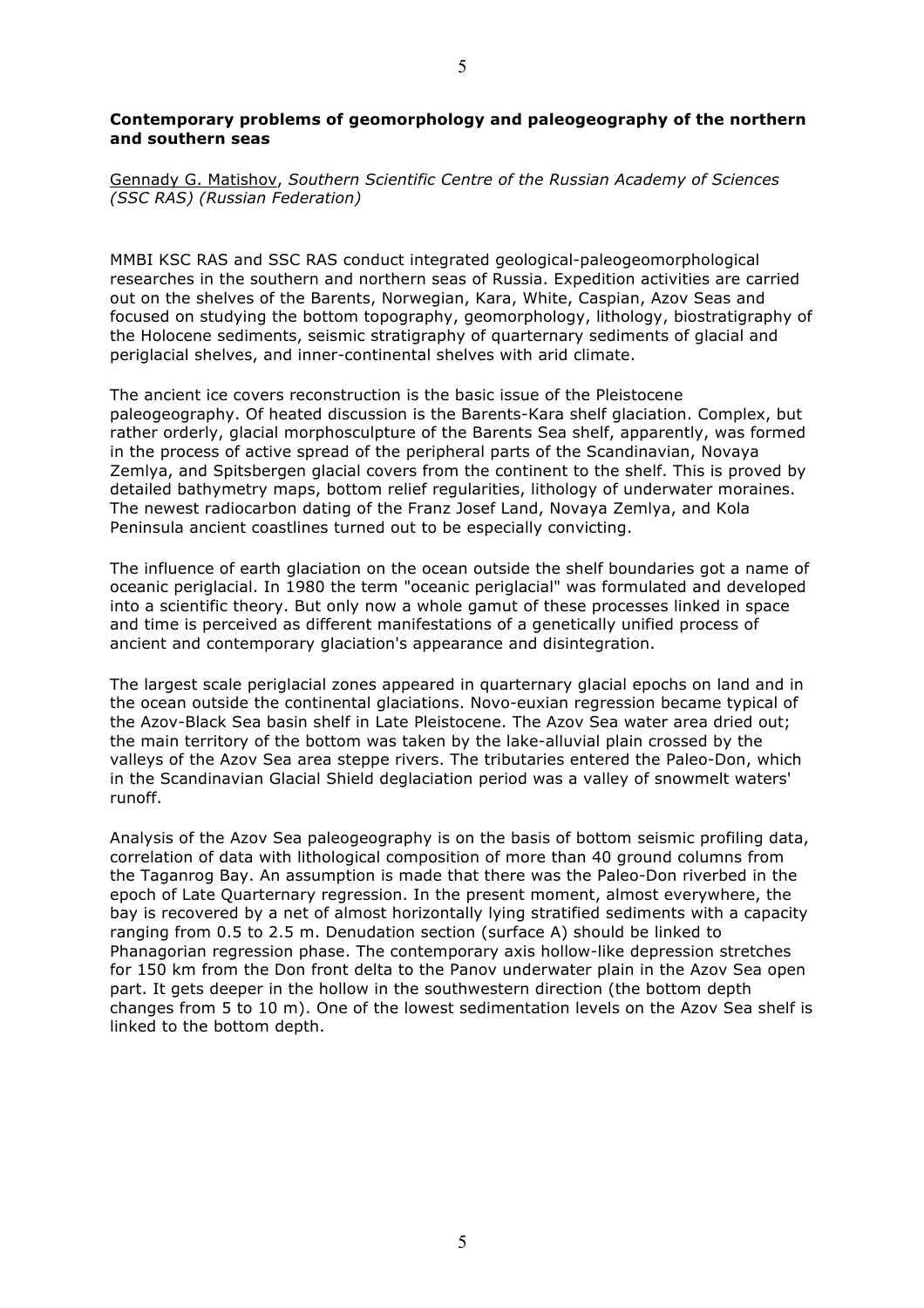Kim Cohen, *Utrecht University (Netherlands)* Marc P. Hijma, *Utrecht University (Netherlands)* Esther Stouthamer, *Utrecht University (Netherlands)* Ad J.F. Van der Spek, *Deltares (Netherlands)* Sytze Van Heteren, *Deltares (Netherlands)*

The Early Holocene landscape of Rotterdam was a wide Rhine river plain flanked by slightly higher terrain of last glacial age. It is now buried below 15-20 m of Holocene sediment. 12000 years ago sea-level stood over 50 m lower than today and the shoreline was at distance downstream. By 9000 years ago, the area started to experience postglacial transgression and coastal prism aggradation set on. By 6000 years ago, sea level had risen to within 5 m of the present level, and great volumes of early-middle Holocene Rhine sediment had been accommodated below it. The landscape had evolved from a low land alluvial valley into a barrier-lagoon system, with several river outlets that functioned as estuaries. Upstream in the back-barrier lagoon the Rhine-Meuse delta developed coevally.

Especially for the episode of rapid sea-level rise and rapid drowning (9500 - 6000 years ago) interlinked reconstruction of developments at the Rhine mouth is a challenge. We collected archived data from various sources, obtained new material from cores and underground railway construction pits. >100,000 corings/cone penetration tests, detailed offshore seismics, >200 relevant  $^{14}$ C and OSL datings, and numerous pollen/diatom counts were made available (efforts of Utrecht University; TNO B&O Netherlands Geological Survey; BOOR Rotterdam City/Harbour; others).

The material so far allowed to:

(1) Reconstruct early Holocene ground water level rise during valley, initial transgression and lagoonal stages by dating laterally-extensive basal peats that overly Early Holocene floodplains and flanks of inland dunes. This extends the window of sea-level rise reconstructions in the Rotterdam area back in time by ∼1000 years to ∼9000 cal BP at ∼22 m-MSL.

(2) Reconstruct the sedimentary architecture of the Early-Middle Holocene base of the Holocene coastal prism in detail. This includes avulsive backstepping and termination of fluvial sand bodies into the rapidly drowning area, the nature of tidal inlet channels and associated floodbasins during eustatic transgression, and initial coastal barrier formation when eustatic high stand was approximated ∼6000 years ago.

We present the interlinked coastal and fluvial development of the lower Rhine-Meuse delta, based on the accumulated data set and our mapping approach.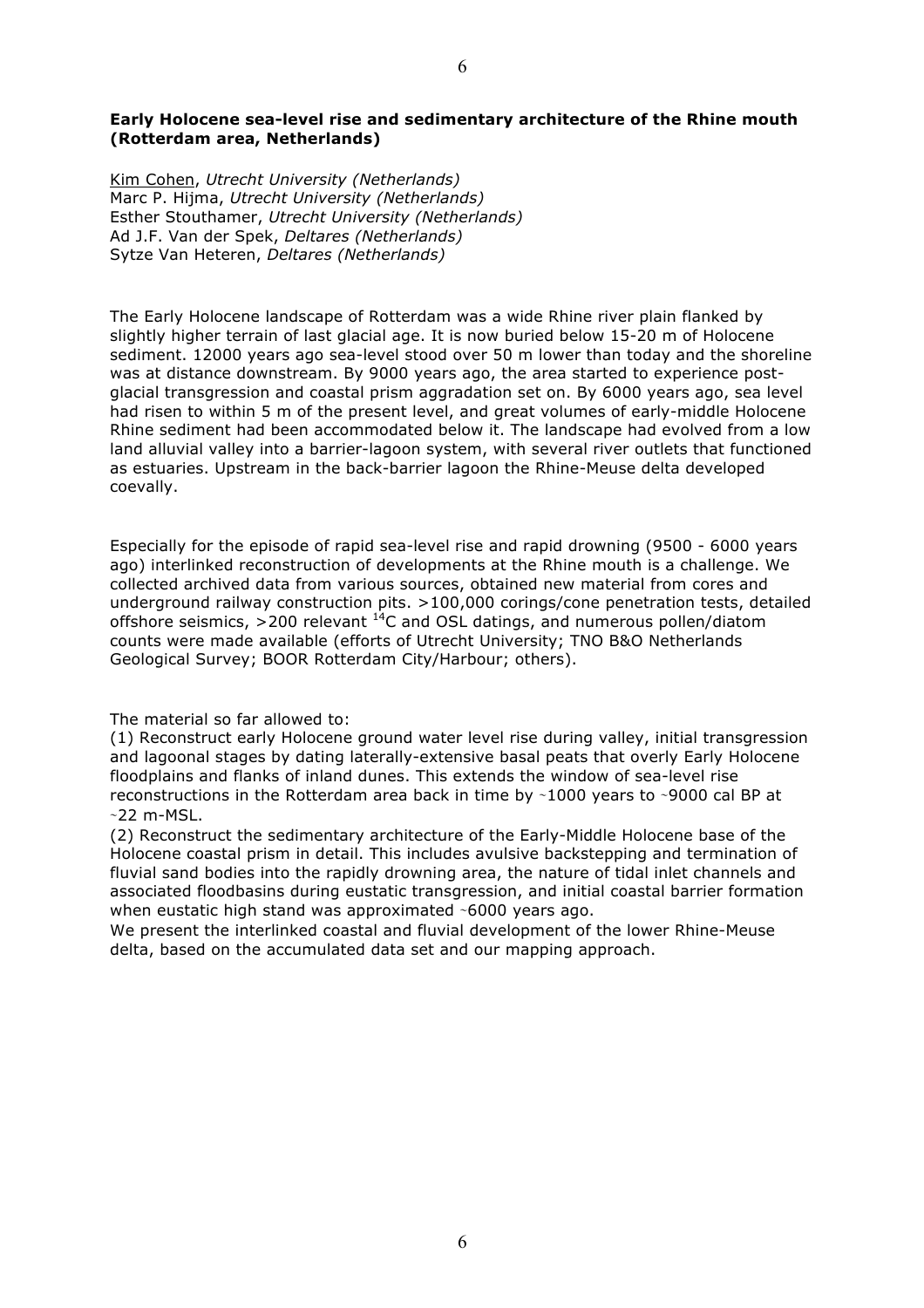# **Evidence of Holocene near-shore sea-level similarity in Australasia: What does this mean for the predicted sea-level rise in the future?**

#### Robert Baker, *University of New England (Australia)*

The reconstruction of mid- to late-Holocene marine environments using the calcareous remains of fixed inter-tidal biological indicators (FIBIs) as sea-level proxies, allows a comprehensive reconstruction of near-shore conditions over the past 6000 years. It also provides a comparison between past and present environmental conditions on a site-bysite basis, as well as making possible a comparison between regions. The proxy for the temperate coastlines of Australia is the tubeworm Galeolaria caespitose, while for the tropical Australia and SE Asia, it is the oyster Saccostrea cucullata. The time-elevation similarity in the formations in Australia and Southeast Asia strongly suggest global rather than regional or local forcing functions to account for their distributions. This paper presents further evidence from new FIBI sites from South Australia using G. caespitosa and S. cucullata and a new tubeworm proxy (Pomatoleios crosslandi) in north Queensland This is highly relevant to the validity of the hydro-isostatic rebound models and the application of the eustacy model in the debate of sea-level change during the Holocene. There is circumstantial evidence that Holocene climatic events in Greenland have a greater impact than Antarctica in Holocene sea-level behaviour in the southern hemisphere within a sea surface temperature range of ∼ 2°C to present. This has implications for modelling projected sea-level rise from current global warming.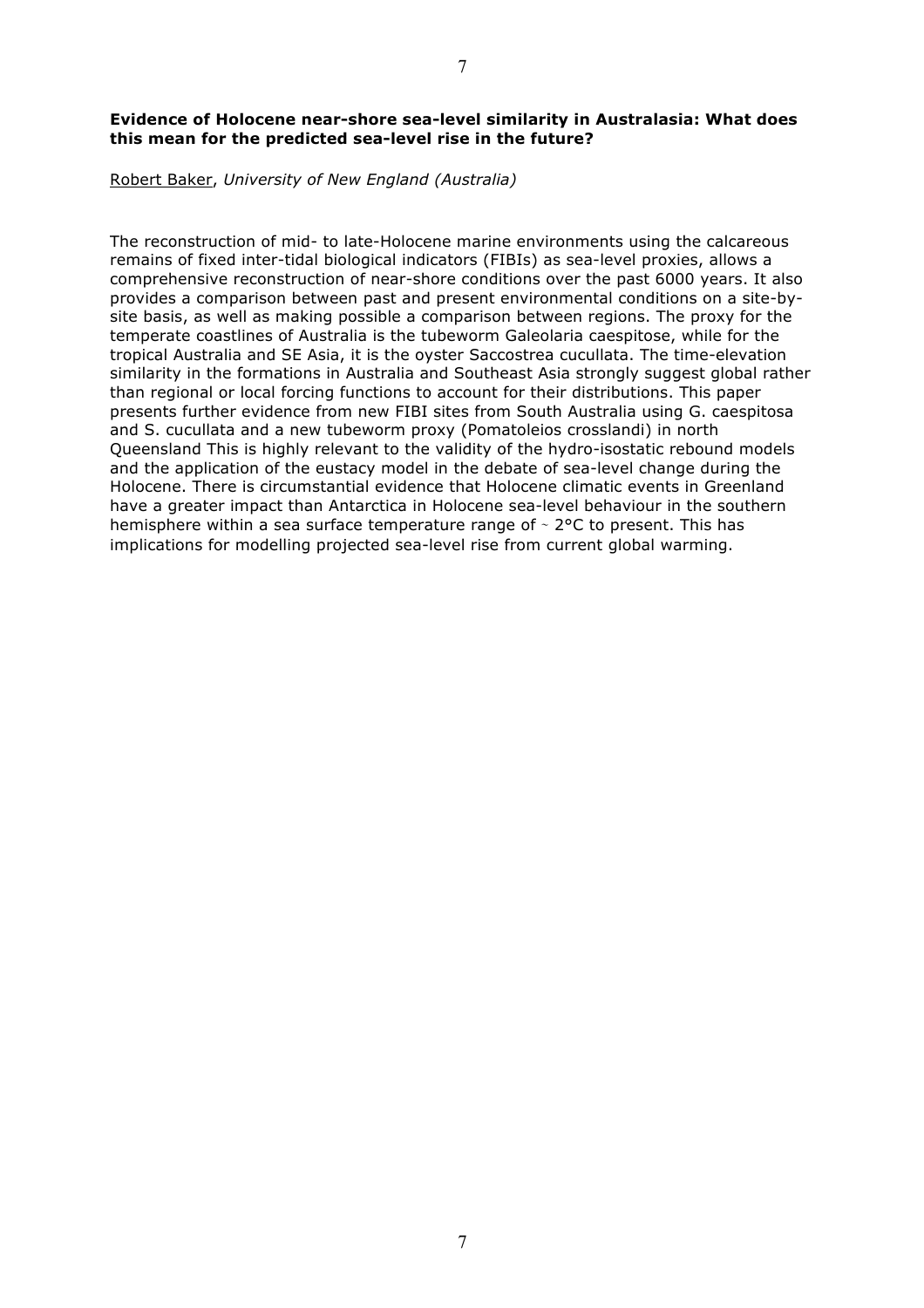# Arto Miettinen, *Norwegian Polar Institute (Norway)*

The reasons for relative sea level (RSL) changes in the Baltic Sea basin are the glacioisostatic land uplift and the eustatic movement of the ocean level. The drop in RSL has been the dominant feature of the Holocene shoreline displacement in most of the Baltic basin, except for relatively short periods of transgressions during the Ancylus Lake and Litorina Sea stages.

The Holocene relative sea level changes were investigated in Loviisa area, where the present apparent land uplift rate varies from 2 to 2.5 mm/yr. The investigated 13 isolation basins are located between 1.1 and 29.7 m above present sea level. The methods employed were lithostratigraphic interpretation, diatom analyses and radiocarbon dating (26 conventional and 2 AMS).

The uppermost basin (Lake Pitkajarvi) became isolated from freshwater Baltic Sea basin c. 9000 cal. yr BP, and after that is has been remained as an independent small lake basin. Lake Ryttarjarvi (26.5 m a.s.l.) was also became isolated from freshwater Baltic Sea basin c. 8800 cal. yr BP, but the marine (Litorina) transgression crossed the threshold altitude of the basin c. 8300 cal. yr BP. The reason for this transgression was the global sea level rise, which exceeded the rate of uplift in the study area. However, land uplift rate and sea level rise were almost in balance in this area, as results indicate the amplitude of around one metre for the transgression. The sea level curve for the Loviisa area both indicates a relatively regular uplift and an overall relative sea level lowering during the last 6000 years.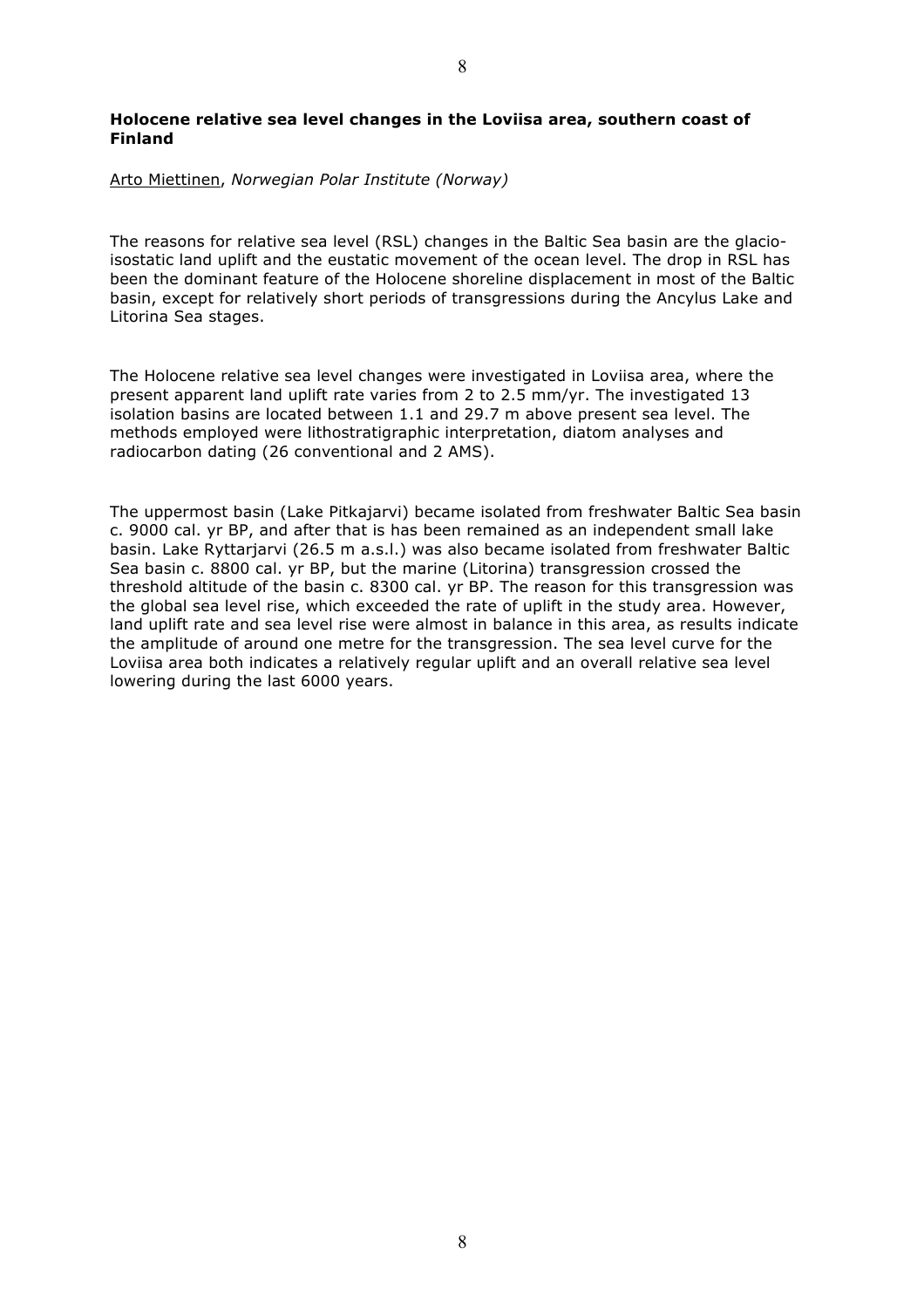#### **Large-scale development of the mid-Norwegian shelf during the last 3 million years with implications for corresponding land denudation and uplift**

Dag Ottesen, *Geological Survey of Norway (Norway)* Leif Rise, *Geological Survey of Norway (Norway)* Julian Dowdeswell, *Scott Polar Research Institute, University of Cambridge (United Kingdom)*

The Norwegian shelf is one of the best investigated glaciated margins in the world. This is due to the large potential for hydrocarbon exploitation in the area. Through several large joint industrial projects we have had access to an extensive seismic database on the mid-Norwegian shelf (c. 100,000 profile kilometres of 2D-seismic lines and 20,000 km2 of 3D-seismic). Based on these data, we have mapped the Naust Formation, comprising mainly glacigenic sediments deposited on the Mid-Norwegian shelf during the last 3 million years. During this period, large quantities of glacially derived material were transported westwards from the Norwegian mainland and inner shelf, and deposited mainly as prograding sediment wedges into a basin of intermediate depth offshore of mid-Norway. During the Late Pliocene and Pleistocene, the shelf edge migrated up to 150 km westwards, and sediments more than 1000 m thick were deposited over an extensive area. Throughout this period, the middle/outer shelf areas have subsided due to the added load and compaction, whereas the inner shelf and corresponding land areas have been uplifted. About 100,000 km3 of sediments were deposited in the area of the present mid-Norwegian margin between 63°N and 68°N (160,000 km2) during the last 3 million years. This volume is equivalent to an average erosion of c. 450 m of the corresponding denudation area (c. 160,000 km2) which covers the inner shelf and the land areas of Norway eastwards to the main watershed. The redistribution of these sediments has led to an isostatic land uplift in the order of a few hundred metres.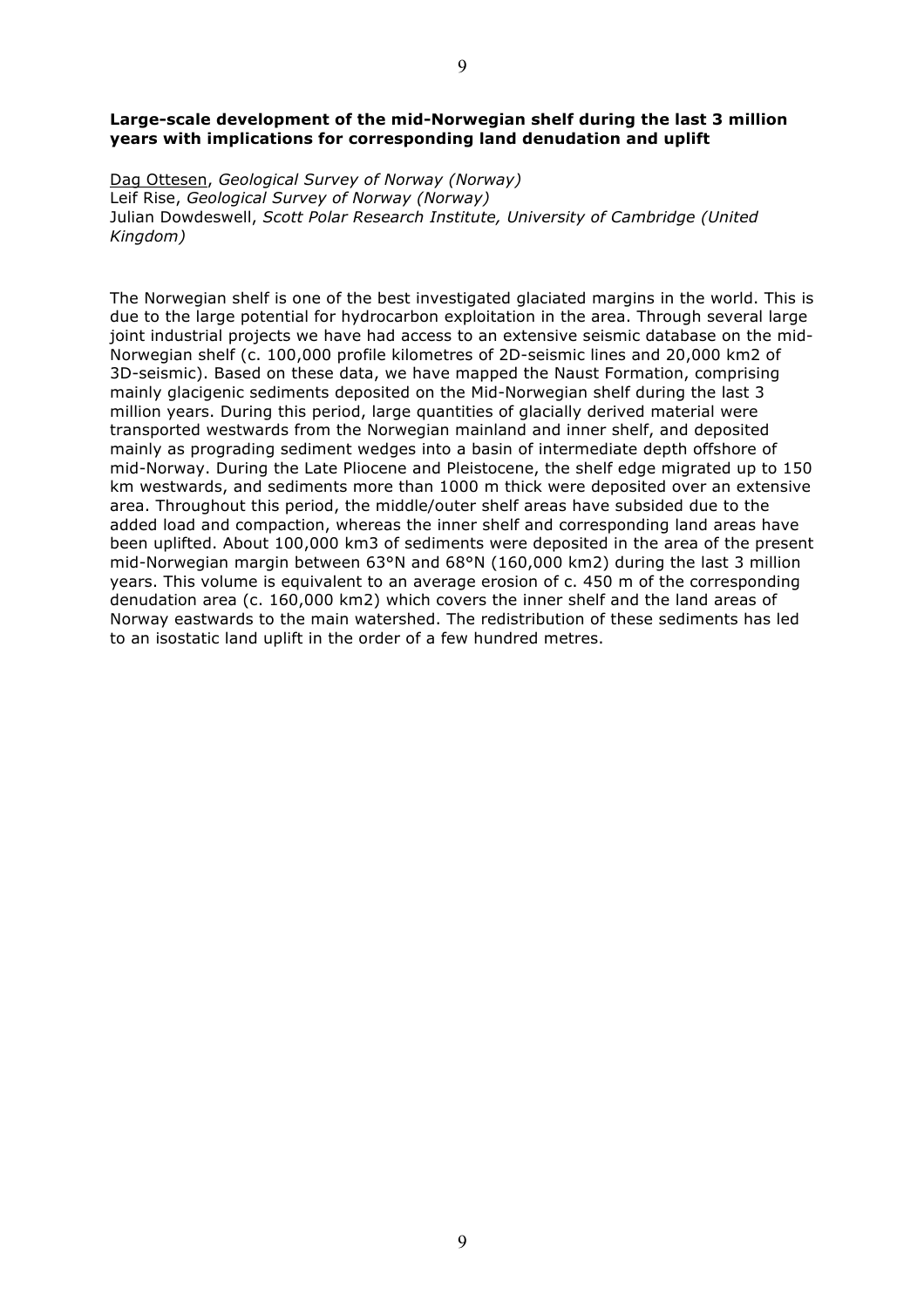#### **Long-term sea level fluctuations driven by ocean basin dynamics**

Dietmar Muller, *The University of Sydney (Australia)* Maria Sdrolias, *School of Geosciences (Australia)* Carmen Gaina, *Geological Survey of Norway (Norway)* Bernhard Steinberger, *Geological Survey of Norway (Norway)* Christian Heine, *School of Geosciences (Australia)*

Enormous sea level variations have occurred in "hothouse" climates in the geological past, when neither humans nor inland ice caps existed, raising the question what drove these changes. However, there is enormous disagreement on how much sea level has actually varied. Miller et al's (Science, 2005) preferred sea level curve is derived from the sedimentary record of the US New Jersey margin and results in a low (∼40 m) amplitude of sea level change since the Late Cretaceous sea level highstand (80 Ma). In contrast many other methodologies suggest sea level change of the order of 200-250 m since the Cretaceous. We show how one can unravel all major factors contributing to sea level change over geological time. These include the creation and destruction of mid-ocean ridges, seafloor spreading rate fluctuations, the formation and subduction of large igneous provinces, and marine sedimentation. We reconstruct paleo-oceans by creating "synthetic plates", the locations and geometry of which is established on the basis of preserved ocean crust (magnetic lineations and fracture zones), geological data, paleogeography, and the rules of plate tectonics.

Based on this approach we have created a set of global oceanic paleo-isochrons and paleo-oceanic age grids. The grids provide the first complete global set of paleobasement depth maps, including now subducted ocean floor, for the last 140 million years based on a depth-age relationship. After adding effects of oceanic plateaus, sedimentation, and changes in oceanic area, we derive a best estimate for the late-Cretaceous sealevel highstand of 170 m above present sea level. The subsequent longterm drop in sea level was primarily caused by the changing age-area distribution of Pacific ocean floor through time, and to a much lesser extent by the "supercontinent breakup effect", which resulted in the creation of the mid-Atlantic and Indian Ocean ridges at the expense of subducting old ocean floor in the Tethys. We use regional outputs from a global geodynamic model to demonstrate that the New Jersey margin has subsided by at least 100 m over the last 70 million years while global sea level dropped. The gradual sinking of New Jersey was driven by the westward motion of North America over the subducted Farallon plate, now descending in the lower mantle underneath the east coast of North America, drawing the surface down. A corrected New Jersey sea level curve is in reasonable agreement with other sea level estimates, resolving the controversy over seemingly conflicting sea level estimates.

Our results imply that long-term sea level fluctuations have been over two times larger than the 54 m sea level rise that would follow the melting of all present-day ice sheets. This adds a geological dimension to understanding the nature and magnitude of planetary climate change, especially considering that this debate tends to consider change on a human timescale only.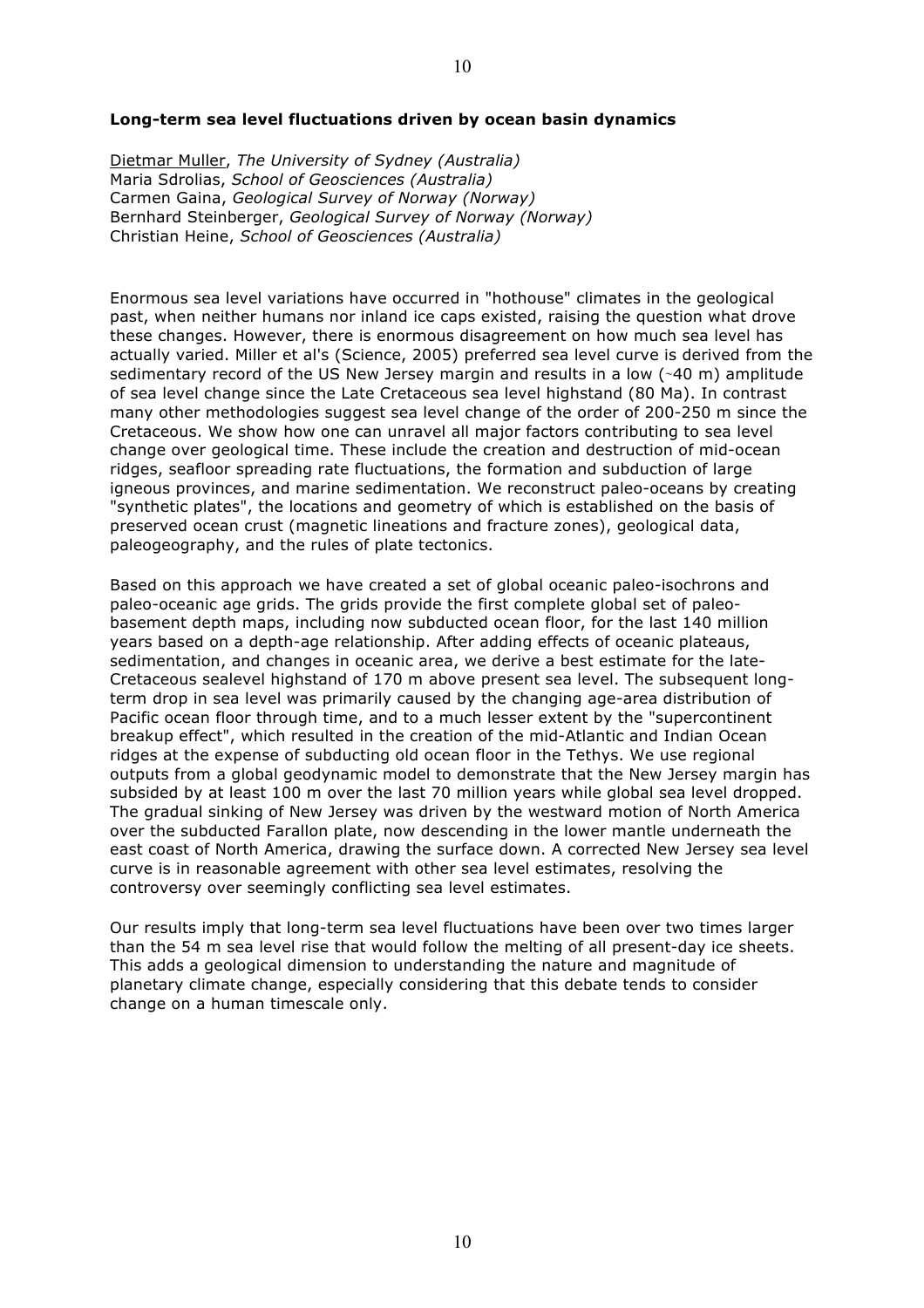#### **Post-glacial eustatic changes leading to present-day hydro-isostatic subsidence of the ocean floor**

#### Willy Fjeldskaar, *IRIS/UiS (Norway)* Aleksey Amantov, *VSEGEI (Russian Federation)*

The classical definition of eustasy is vertical movements of sea level, which were originally believed to be worldwide simultaneous uniform changes. However, changes in distribution of the Earth's mass bring about geoid changes, and sea level changes lead to significant subsidence of the ocean floor (hydro-isostasy) and uplift of the continents. Resulting changes of sea level may vary significantly over the globe.

This paper focuses on the hydro-isostatic effect of the eustatic change after the last glaciation; the eustatic change being 120 m over the last 20 000 years. The hydroisostasy is approximately one third of the sea-level change, while the mean magnitude of the continent uplift is twice the deflection of the ocean floor.

We have modelled the hydro-isostatic effects along the coast of Norway with a model that accounts for the viscous and elastic properties of the Earth. It is shown that the ocean floor and coastal areas are still adjusting significantly after the eustatic deglaciation. Hydro-isostasy is thus a factor that has to be accounted for in predicting future sea level changes.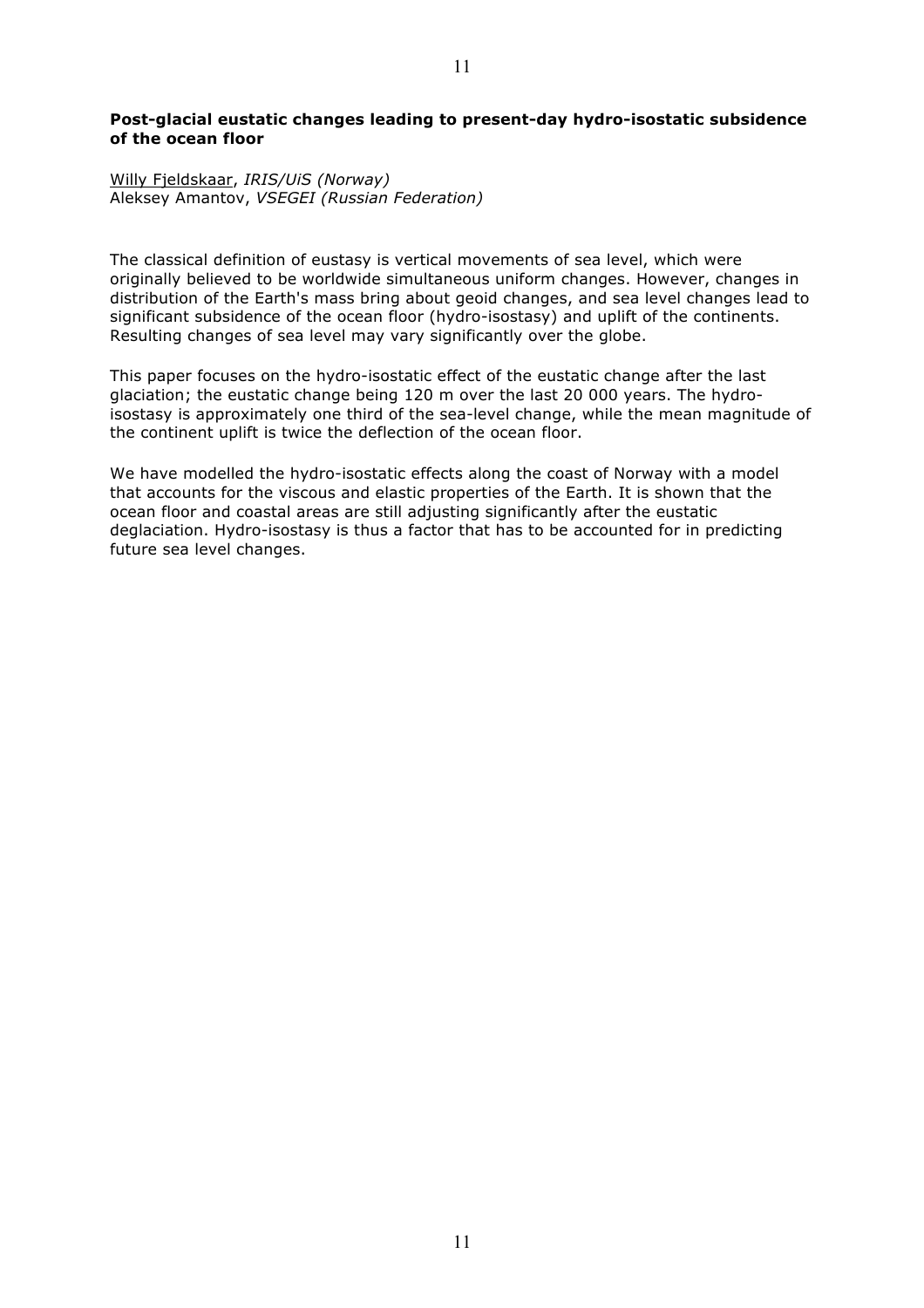# **Sea Level Changes in the far-field and in the near-field**

Nils-Axel Mörner, *Paleogeophysics & Geodynamics (Sweden)*

The word "eustasy" has, by tradition, been used to denote changes in the oceanic level as opposed to changes in the crustal level. Originally, it was assumed that changes in the ocean level were identical all over the globe. Hence, eustasy was defined as "simultaneous changes in global sea level". Later, it was understood that changes in the ocean level are not simultaneous and similar over the globe, but differential and sometimes even opposed.

Therefore, Mörner proposed a redefinition of the term "eustasy" to denote "changes in ocean level (regardless of causation)". It has been proposed that global sea level can be both reconstructed and predicted by means of a geophysical global loading model. The basic assumption of these models is that the loading and deloading by the waxing and vanning ice caps of the Ice Ages generate a global isostatic adjustment of coasts and sea-floors all around globe. This is only possible, however, if the Earth has a linear viscosity profile in the mantle. The reality and efficiency of the model can be easily tested in (1) the near-field, and (2) in the far-field with respect to the ice caps.

If actual observational data are used, the test fails in the near-field (at least in Fennoscandia) and in the far field (the Indian Ocean and the Pacific). In Fennoscandia and surrounding areas, all available facts seem to indicate the existence of a lowviscosity asthenospheric channel, where the loading and de-loading were fully compensated by regional horizontal flow. Besides, the input data used in the models do not concur with available field evidence. This led me to conclude: "As long as the global modelling does not consider these facts, they are bound to be unrealistic". The loading models predict high Mid-Holocene sea levels in the Pacific and Indian Ocean. This does not concur with observational facts, either in the Indian Ocean or in the Pacific. The new sea level curve of the Maldives, exhibits a long term base-curve not above present sea level and a number of rapid oscillations driven by dynamic forces.

In the Pacific, observed short and rapid fluctuations in sea level do not concur with the loading model but represent high-frequency dynamic sea surface changes. Grossman et al. (1998) reconstructed the spatial distribution of Mid to Late Holocene sea level changes in the Pacific. Their reconstruction does not concur with the prediction from the loading models, but with geoid deformation and/or changes in sea surface topography. In conclusion, global eustasy seems to be driven by five main factors controlling water volume, basin volume, geoid topography, sea surface topography and rotational distribution of water. In the last 5000 years, the redistribution of oceanic water masses has been the dominant factor. No signs of any significant on-going rise in sea level are found; on the contrary, the flooding-scenario of IPCC is strongly contradicted by available observational facts.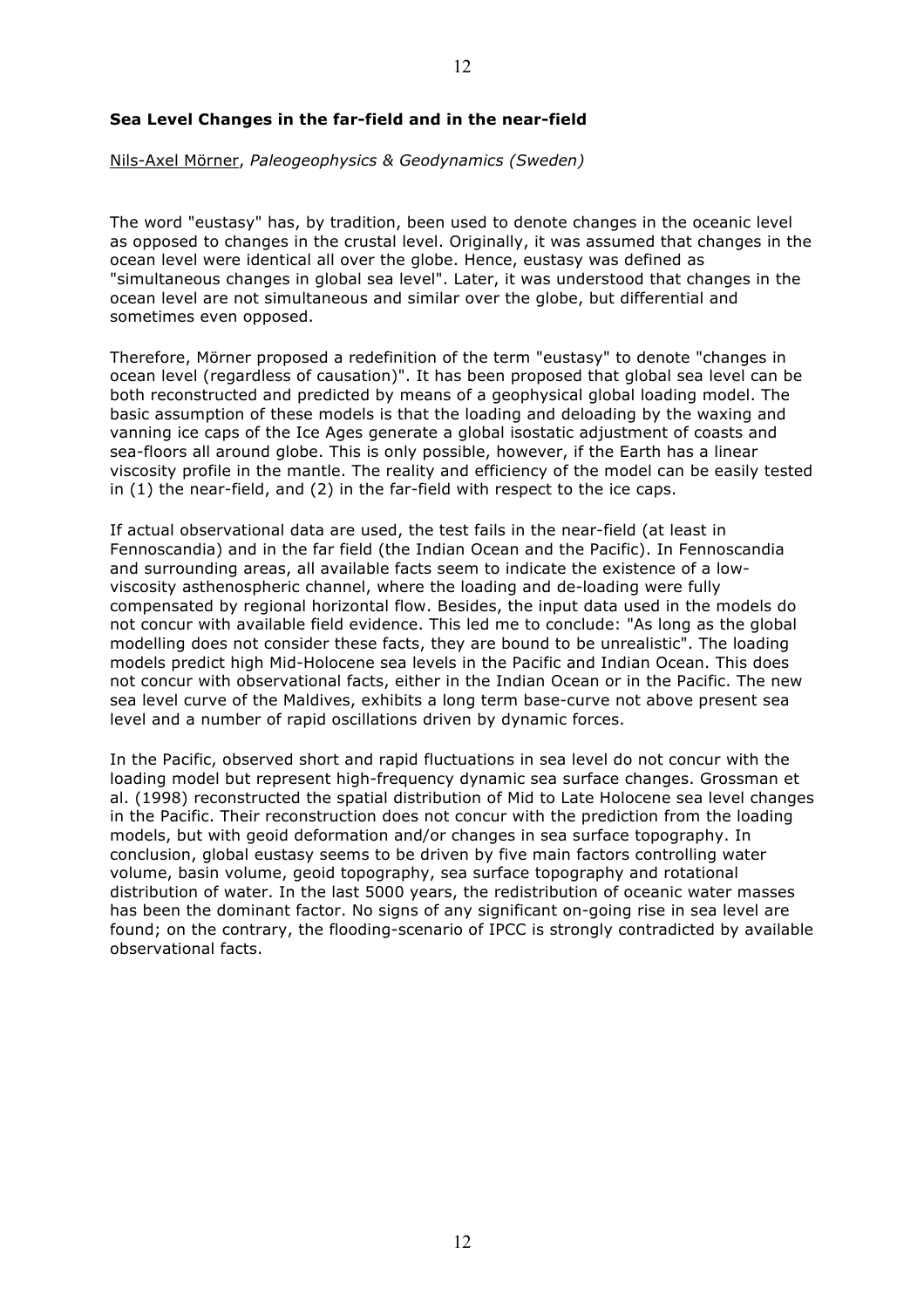Øystein S. Lohne, *University of Bergen (Norway)* Stein Bondevik, *University of Tromsø (Norway)* Jan Mangerud, *University of Bergen (Norway)* John Inge Svendsen, *University of Bergen (Norway)*

After the first emergence following deglaciation, relative sea level rose by 10m in western Norway and culminated late in the Younger Dryas (YD). The relative sea-level history, reconstructed by dating deposits in isolation basins, shows a sea-level low-stand between 13 640 and 13 080 cal yr BP, a 10m sea-level rise between 13 080 and 11 790 cal yr BP and a sea-level high-stand between. 11 790 and 11 550 cal yr BP. Shortly after the YD/Holocene boundary, sea level fell abruptly by 37 m. The shorelines formed during the sea-level low-stand in the mid-Allerød and during the sea-level high-stand in the YD have almost parallel tilts with a gradient of 1.3m  $km^{-1}$ , indicating that hardly any isostatic movement has taken place during this period of sea-level rise. We conclude that the transgression was caused by the major re-advance of the Scandinavian Ice Sheet that took place in western Norway during the Lateglacial. The extra ice load halted the isostatic uplift and elevated the geoid due to the increased gravitational attraction on the sea. Our results show that the crust responded to the increased load well before the YD (starting c.12 900 cal yr BP), with a sea-level low-stand at 13 640 cal yr BP and the subsequent YD transgression starting at 13 080 cal yr BP. Thus, we conclude that the socalled YD ice-sheet advance in western Norway started during the Allerød, possibly more than 600 years before the Allerød/YD transition.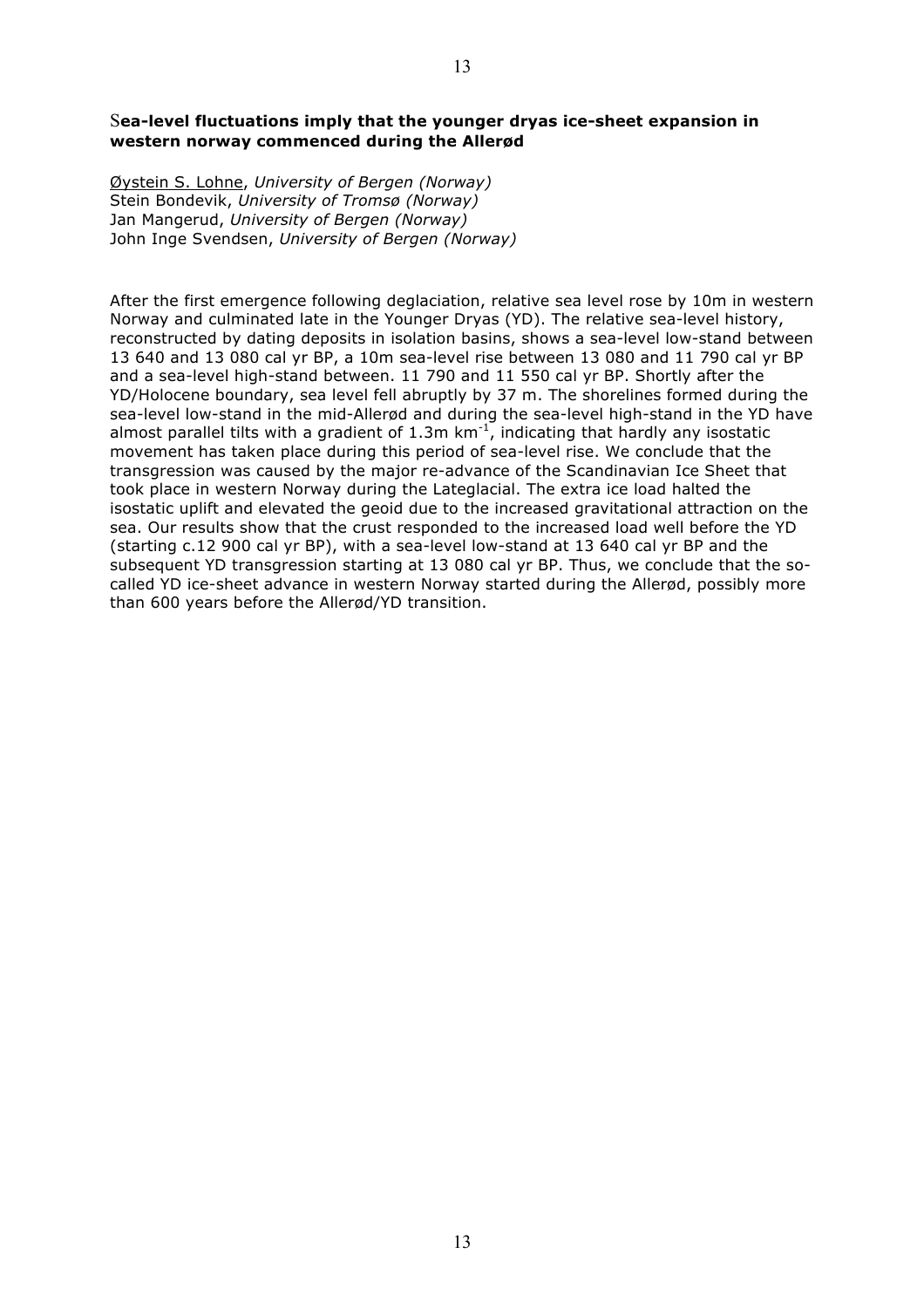# **Sea-level record in a N-S transect, from Western Mediterranean to Eastern Atlantic Margin in last 2 Myr**

Cari Zazo, *Museo Nacional CC. Naturales, CSIC (Spain)* Jose Luis Goy, *Universidad de Salamanca (Spain)* Teresa Bardaji, *Universidad de Alcala (Spain)* Cristino J. Dabrio, *U.C.M. (Spain)* Claude Hillaire-Marcel, *UQAM (Canada)* Angel González-Delgado, *Universidad de Salamanca (Spain)* Jorge Civis, *Universidad de Salamanca (Spain)* Ana Cabero, *Museo Nacional CC. Naturales, CSIC (Spain)* Javier Lario, *UNED (Spain)* Pablo G. Silva, *Universidad de Salamanca (Spain)* Vicente Soler, *Estación Volcanológica de Canarias, CSIC (Spain)* Pierre Y. Gillot, *UPS-IPGP, Univ. Paris Sud (France)*

Several marine terrace flights were selected in a roughly N-S transect, covering different geodynamic and climatic settings from Western Mediterranean (Balearic Is. - Peninsular coasts, Spain) to Cape Verde Archipelago. Climate ranges from Mediterranean to subtropical and tropical. Geodynamic framework includes collisional plate boundary (Mediterranean sections) and volcanic Islands (Canary and Cape Verde sections), tidal range also varies from tideless to mesotidal coasts. The comparative study of all sequences was based on a detailed geomorphological mapping of marine, transitional and terrestrial deposits as well as facies analyses, petrology and palaeontology. Chronological determinations include U-Th (alpha, TIMS), <sup>14</sup>C, K-Ar, AAR and palaeomagnetic measurements. Present elevation of marine terraces refer to mean high tide (datum=0) and altitude is given for the inner marine edge, so if we consider the paleo sea-level position at 2m asl in stable areas for the peak of MIS 5.5, and an altitude similar than present for other Pleistocene interglacials, the studied sequences developed in areas submitted to low uplifting trend (0.03 to 0.05 mm/yr). Marine terrace heights range from 65m asl to 0m. Number of outcropping terraces is similar in the studied sequences of Cape Verde, Canary Islands and Almería (∼15 levels) showing a similar morphostratigraphic pattern. The following groups of sequences can be established: First, Early Pleistocene with a first part characterized by superposed marine deposits and fan deltas, both recording superimposed marine cycles, changing to a staircased-like arrangement during the last part of this period; Second, Middle Pleistocene sequences can also be subdivided into two subgroups separated by a major palaeocliff. In some cases, as in Balearic Islands (Mediterranean) warm "Senegalese" fauna starts to appear in the most recent terrace of the older subgroup that may also be wider than older and younger terraces. The age of this wide terrace (∼13-8m asl), difficult to state, correlates with a highstand of MIS9 or most probably MIS11, according to field and geochronological data. Third, last part of Pleistocene usually includes marine terrace from MIS5.5, outcropping at heights not exceeding 2-3m. So considering the altitudinal difference between inner edges of both terraces, the palaeo sea-level record for MIS 9 or most probably for MIS 11, never exceeded +7-9m on these coasts. Summarizing, Early Pleistocene marine terraces record small amplitude sea level oscillations that increase in the last part of the cycle, with more evident staircases during the Middle and Late Pleistocene, reflecting major amplitude of sea-level changes. A prominent sea level highstand occurred during the Middle Pleistocene, suggesting a palaeosea-level at 7-9m asl possibly during MIS 9, or more probably MIS 11. *Supported by Spanish Proj. CGL/05-01336, CGL/05-04655, CGL/06-05473; IGCP-495; INQUA Comm. Coastal-Marine Proc.; GEOTOP Lab. (Can)*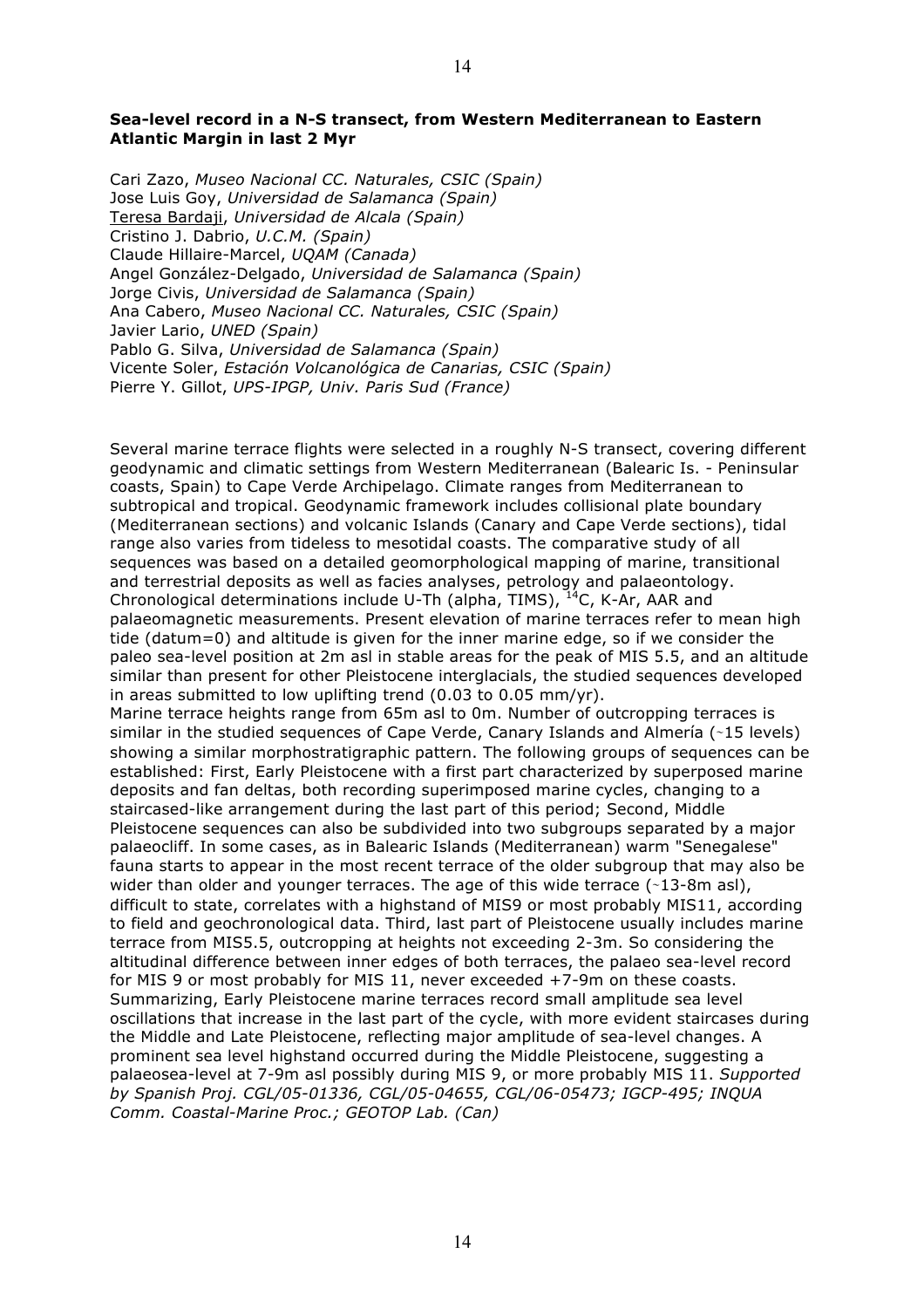### **Secular variations of the mean sea level in northern and southern hemispheres of the Earth**

Jose M. Ferrandiz, *University of Alicante (Spain)* David Garcia, *University of Alicante (Spain)* Yuri V. Barkin, *Stenberg Astronomical Institute (Russian Federation)*

Our analysis of satellite altimetry data in the period 1993-2007 reveals differences between the velocities of secular variations of the mean sea level in northern and southern hemispheres of the Earth (Garcia, 2007). Those differences are about 1.2 - 1.5 mm / yr. In this report we try to ascertain the mechanisms of that fact and discuss their dynamic interrelation as well as possible interpretation of the observational data.The slow (secular) drift of the centre of mass of the Earth in the direction of North Pole with velocity about 5-6 mm/yr, predicted in 1995 (Barkin, 1995), now may have been confirmed with methods of space geodesy (Gajazov, 2004; Tatevian et. al, 2003; Barkin et. al., 2007). It is possible to explain this fundamental planetary phenomenon under the assumption that a similar northward drift of the the centre of mass of the liquid core, relatively to the centre of mass of the elastic mantle, is taking place with a velocity around 2-4 cm/yr (Barkin, 1995). The polar drift of the Earth core represents a huge movement of mass, which result is an increase of gravity in the northern hemisphere with a mean velocity of 1.5 mGal/yr, and conversely, a decrease of gravity of the same order in the southern hemisphere (Barkin, Ferrandiz, 2008).

This conclusion-prediction hypothesis seems to be confirmed by some precise gravimetric observations in last decade. Naturally, drift of the core is accompanied by the global changes (deformations) of all layers of the mantle and the core, by inversion changes of their tension states, that is, when the tension increases in one hemisphere, it decreases in the other one. On the other hand, the displacement of the mass core, which is 22 times the mass of the Moon, produces gravitational changes that can cause a planetary inversion tide of air masses of the Earth from the south hemisphere to the north one (Barkin, 2000). By our estimations the atmospheric masses can give the basic contribution to the expected secular redistribution of masses between hemispheres. So the mean atmospheric pressure in the northern hemisphere accrues with velocity about 0.20 mbar/yr (Barkin, 2007). The predicted phenomenon of a slow redistribution of air masses from the southern hemisphere in northern (Barkin, 2007) has already obtained confirmation according to meteorological observations (Burluzkii, 2007). So changes of mean atmospheric pressure in northern and southern hemispheres are estimated by velocities 0.17-0.22 mbar/yr and -0.18 mbar/yr. However, this conclusion concerns to rather short interval of time of observations since April 2002 till April 2005.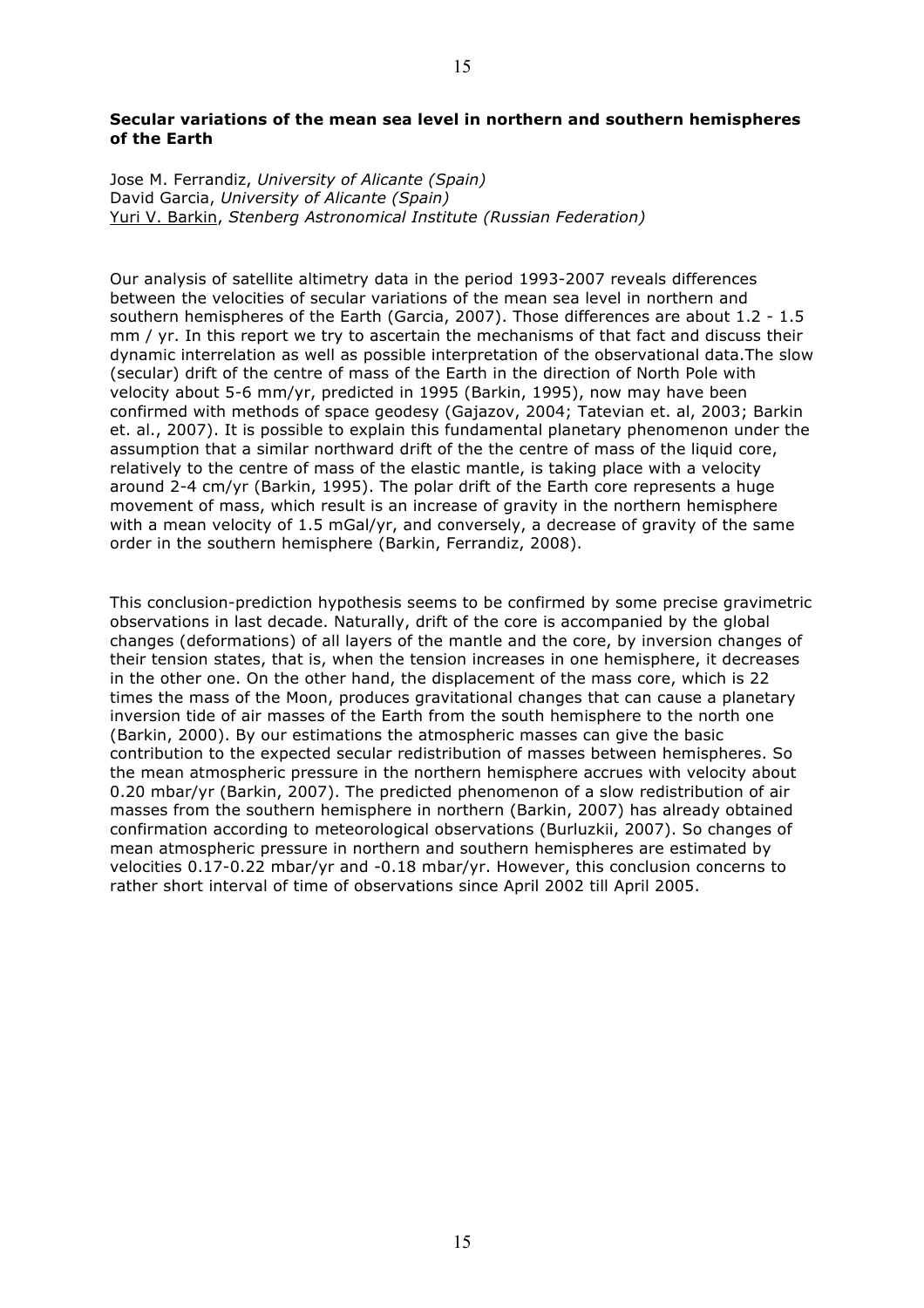# T**he Fennoscandian Uplift - the interplay of various processes**

Willy Fjeldskaar, *IRIS (Norway)* Aleksey Amantov, *VSEGEI (Russian Federation)*

Fennoscandia has experienced major uplift in postglacial time, which is assumed to reflect a glacial isostatic process connected to the melting of the last ice sheets. Extensive modelling of the *Glacial Isostasy* show that the applied deglaciation and uplift model fit the observations well, when the asthenosphere has a thickness less than 150 km and viscosity less than  $7.0x10^{19}$  Pa s beneath the lithosphere. The mantle viscosity below the asthenosphere has been set to  $10^{21}$  Pa s, and the effective elastic thickness of the lithosphere is increasing from 20 km along the coast of Norway to 50 km in the Gulf of Finland.

However, there are other processes responsible for the Fennoscandian uplift, besides the Glacial Isostasy. In this paper we will illustrate the relative importance of the following factors in the observed post-glacial uplift:

*Geoid changes*. We will show that theoretical late- and post-glacial eustatic changes varies even within the Fennoscandian area because of significant changes in gravity associated with deglaciation and crustal uplift.

*Hydro Isostasy*. Eustatic changes lead to significant subsidence of the ocean floor and uplift of the continents. The hydro-isostasy is approximately one third of the sea-level change. The mean magnitude of the continent uplift is twice the deflection of the ocean floor.

*Elasticity*. When a force is applied to the Earth's surface, there is an immediate elastic deformation, proportional to the stress. The elastic deflection is a function of the wavelength of the load and of the elastic properties of the crust. It is a significant factor in the post-glacial uplift.

*Erosion*. There has been significant amount of erosion during the last glaciation, up to 90 m of sediments seems to be removed in zones of most active erosion during the last glaciation.

*Accumulation*. The eroded sediments have accumulated in peripheral areas. Tills, fluvioglacial and other relevant deposits should be accounted for in the isostatic calculations of the peripheral accumulation belt.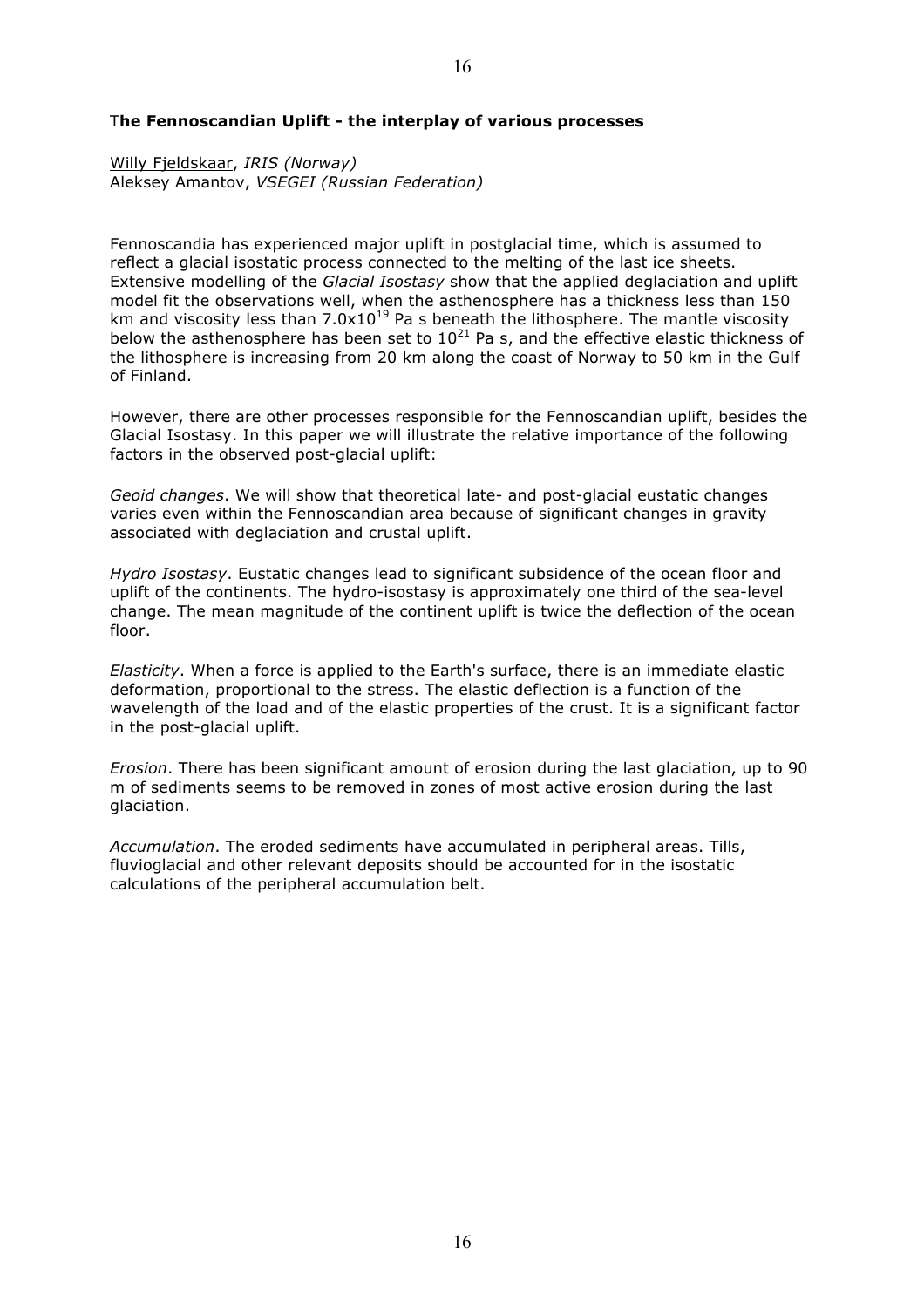### **The Fennoscandian Uplift: Introduction and overview**

#### Nils-Axel Mörner, *Paleogeophysics & Geodynamics (Sweden)*

One of the most outstanding contributions from Scandinavia to international geology and geophysics is undoubtedly the record of glacial isostatic uplift (as reviewed in GeoJournal, 3: 287-318, 1979). Early observations of tilted shorelines gave evidence of a differential uplift. In 1888, De Geer published his true benchmark paper presenting the dome-like uplift and its close correlation with the centre of the last glaciation maximum; the glacial isostatic theory was established, and from that time on, it has been a classical concept in geology and geophysics. The observational database improved through the years. A second benchmark paper was the varve-dated shorelevel displacement curve of Lidén (1938) from the centre of uplift. The picture has, in the last 40 years, been improved and sharpened thanks to repeated levelling and C14-dating.

This remarkable "postglacial uplift experiment" in nature, became a standard tool for modelling and calculation of rheological parameters of the Earth. If there is a linear viscosity profile with depth, the loading forces have to be adjusted on a global basis. If, on the other hand, there exists a low-viscosity channel in the astenosphere, the loading would be compensated on a regional basis. All observational records of the Fennoscandian uplift seem to indicate the existence of such a low viscosity channel flow. Central uplift commenced at about 12,700 C14-years BP.

This implies that, in most areas, a significant part of the uplift occurred when ice still covered the area and, hence, no sea level records are available. Still, we can, from the shoreline gradients, calculate the amount of uplift even for this period. In the centre, the maximum uplift amounted to ∼830 m and in the Stockholm area to ∼450 m. The uplift is often expressed as a simple, single process. Multiple facts of different character indicate, however, that we, in fact, are dealing with two different forces and process: one typical glacial isostatic process dying out with time and distance from the periphery, and one linear process, commencing about 8000 C14-years BP, that has remain constant with time with a fixed axis of tilting (isostatic zero-line) in the outer Great Belt region.

The evidence for this "double-nature" will be highlighted. The isostatic and eustatic components, interacting in the uplift as recorded by the relative changes in sea level, can be separated. This provides a detailed record of the regional eustatic changes, including that of the last centuries. Finally, we have recently come to understand that the peak rates of glacial isostatic uplift is causally linked to a very high seismicity (both in magnitude and frequency). The uplift and paleoseismicity will be highlighted during Excursion No. 11; all from the centre of uplift to the periphery.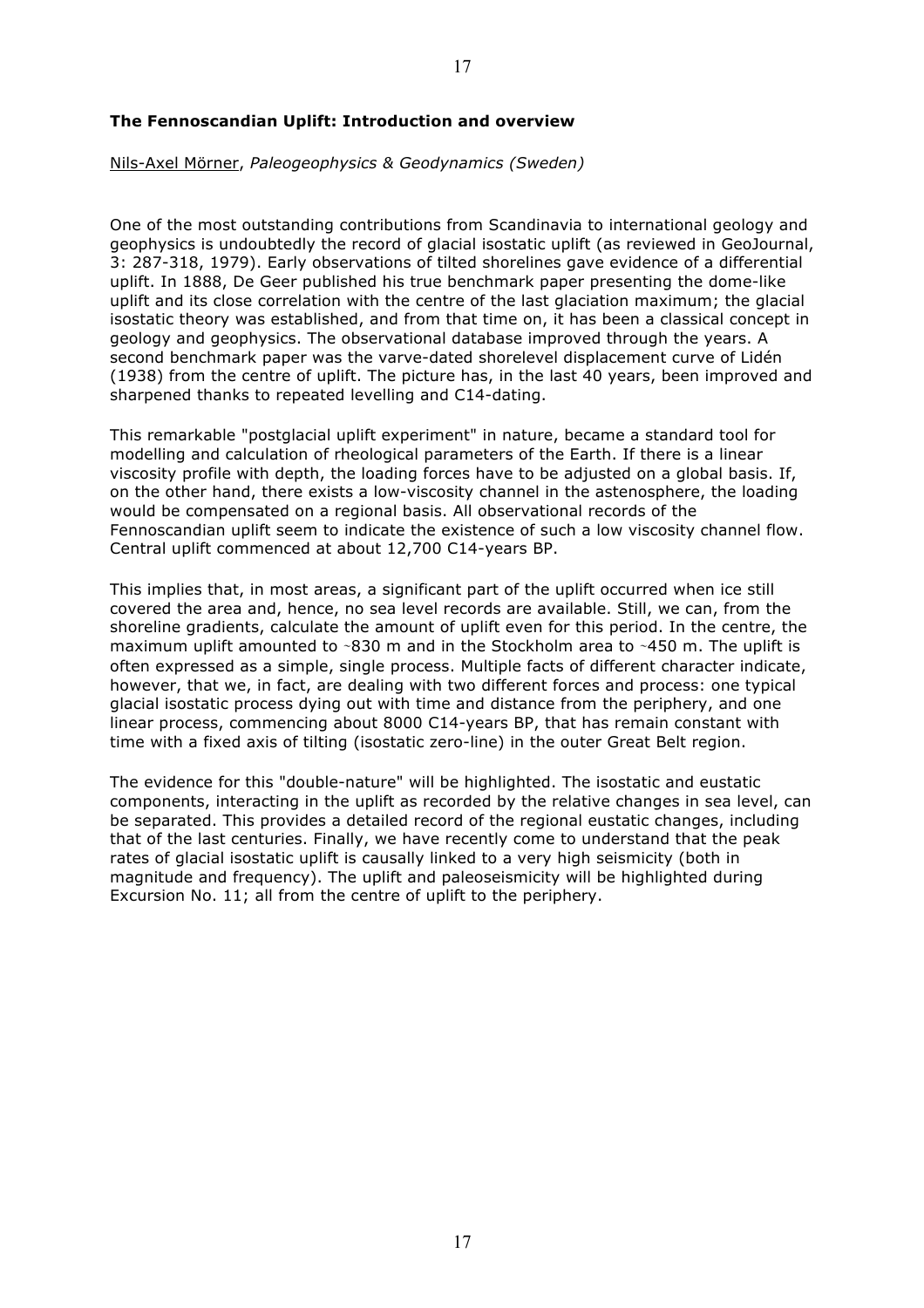Cécile Robin, *Rennes 1 University (France)* François Guillocheau, *Rennes 1 University (France)* Bruno Vrielynck, *Université Pierre et Marie Curie - Paris 6 (France)*

Eustasy is a reference level of primary importance in the Earth Sciences. That control part of the stratigraphic record, the area of continental surfaces exposed to erosional processes, and the base level of the fluvial systems. Several long term sealevel curves for the past 250 My were published. The most popular one is the one proposed by Haq et al.(1987). Most agree that sea level rise occurred from the Permian to the Upper Cretaceous, and was followed by a sea level fall that continues today. Controversy persists, however on the amplitude of this variations, on the kinematics of the sea level fall or rise and about the required mechanism, which must be related to the plate movements, associated with the Wilson Cycle.

Our first objective is to question and to quantify the sea level variations for long (250 My) term time durations. We will focus on the Cretaceous, which displayed the highest sea level during the last 250 My.

The first part of our study will be based on the measurement of the marine flooding of continents through time. This method requires new style world-scale paleogeographic maps, quantified in term of paleotopography, to measure both the coastal onlap and the hypsometry of the Earth at each time-interval. The main challenge is the quantification of the topography of the Earth for Mesozoic times. Our technique is based on a global-scale measurement of the marine flooding of continents on Earth paleogeographic maps. Sea level is inferred, for a given time interval, from the intersection of this world-scale flooding with the distribution of the world elevation, or hypsometry. The continental flooding is the percentage of the continental domain flooded by the sea. This percentage is defined from a specific geographic reference level that can be the shelf break or the present-day shoreline. The hypsometric curve is the cumulative curve of areas of land between pairs of contour lines as a percentage of the total land area.

We used a new paleogeographical dataset for the Meso-Cenozoic: one at a world-scale (Vrielynck & Bouysse, 2001), and one at a Tethys-scale (Dercourt et al., 2000). These first results are based on the present-day continental hypsometry. But does the presentday altitude distribution apply for the past? Present-day continents are mainly subjected to erosion, and few subsiding domains occur. The present-day continental topography is different from the past one, mainly Upper Jurassic - Lower Cretaceous time, where large intracontinental basins with low relief, occurred. The present-day altitude distribution, which could be the best analogue of this period, is the Amazon watershed. Using this last one and the world-scale paleogeographic map, the highest sea level occurs during Upper Cretaceous time and the amplitude would be +100 m above present-day sea level. Using Tethys-scale paleogeographic maps, the highest relative sea level occurs during Cenomanian time and the amplitude would be +250 m above present-day sea level.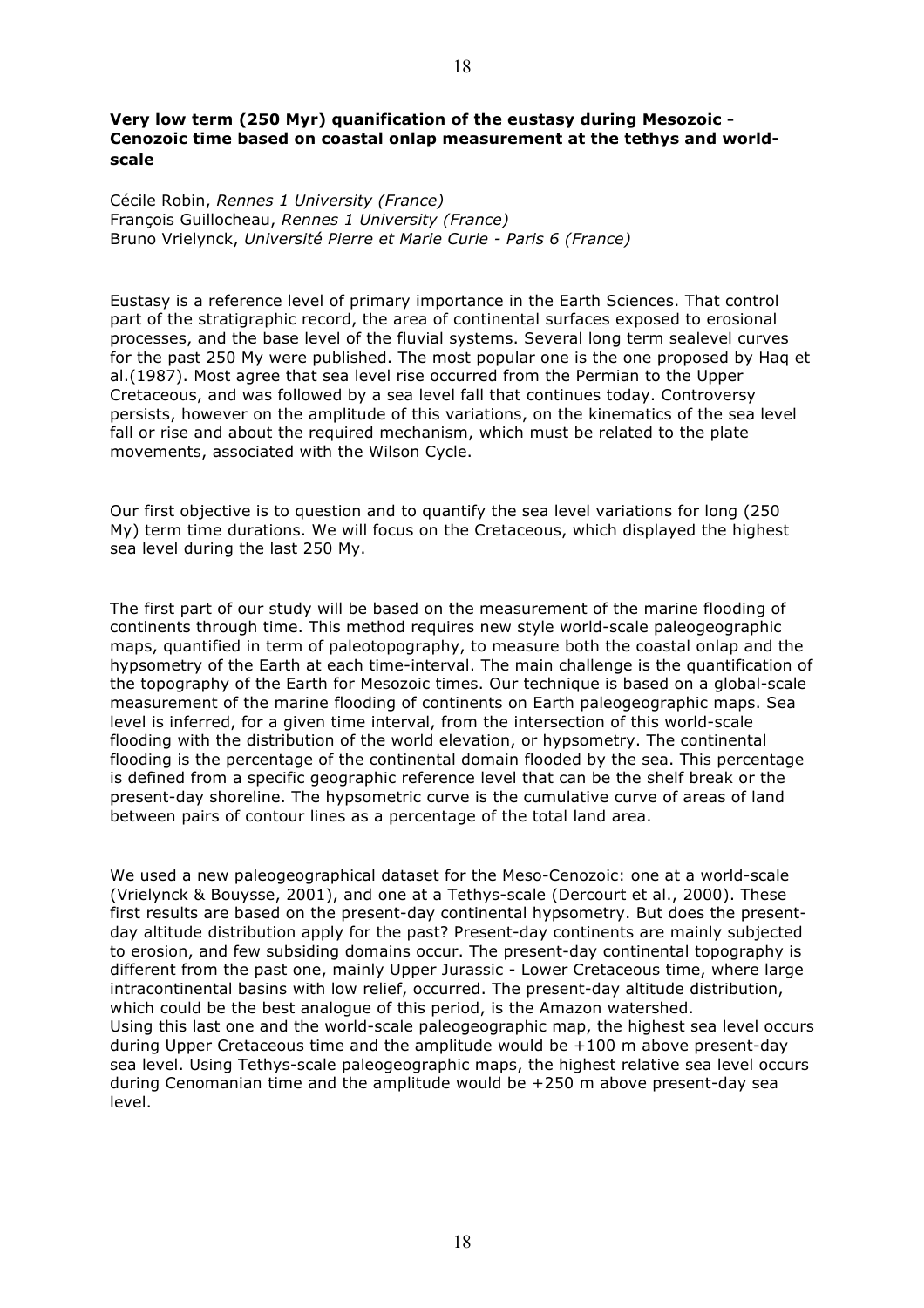# **Geoinformational metallogenic model of the East Europe - Barents sea megaprovince**

Grigoriy Gusev, *Institute of Mineralogy, Geochemistry and Crystal Chemistry of Rare Elements (Russian Federation)*

Victor Kilipko, *Institute of Mineralogy, Geochemistry and Crystal Chemistry of Rare Elements (Russian Federation)*

Arkadiy Golovin, *Institute of Mineralogy, Geochemistry and Crystal Chemistry of Rare Elements (Russian Federation)*

Nikolaiy Mezhelovskiy, *Interregional Center on Geological Mapping (GEOKART) (Russian Federation)*

East Europe - Barents Sea platform megaprovince belongs to a mineragenic unit of global level. It has Archean, Paleo-Proterozoic (Karelskiy), MesoProterozoic (Grenvilskiy) and Neoproterozoic (Baikalskiy) basement overlapped by Meso-Neo-Proterozoic (Riphean - Vendian) and Phanerozoic sedimentary cover. In the territory of Russia the megaprovince encompasses mineragenic areas of Baltic and Voronezh crystalline rock mass. Within the areas Riphean basement is exposed on the day surface or is overlapped with thin platform cover (from 1-10 to 200-500 m).

The geoinformational model of the territory comprises its geological characteristics; ore characteristics as ore areas, deposits and ore manifestations; prognostic-mineragenic characteristics of mineragenic areas (basins) with ore-formation features of each of the stages of the geological history; the structure of basement relief and of the sedimentary cover of basins of East European and Pechora - Barents Sea plates; paleo metallogenic reconstructions of the Riphean ? Phanerozoic.

Geoinformational models of individual metallogenic areas were developed and constructed and assessments were made of their prospects for raw minerals. Geoinformational model of metallogenic area with account for its general scientific and applied targets shows material composition, geometry (thickness, area) and age characteristics of mountain and rock structures, geodynamic settings of their formation; geodynamic settings and content of structural, metamorphic, metasomatic and hypergenic transformations; structural settings of their location, geodynamic settings, age, composition and resources of useful components of ore formations, paragenetic relations with mountain-rock bodies and transformations. Thus geoinformational model of a mineragenic area has "block" structure and summarizes data on geological history, geodynamic and structure-matter conditions of formation and mineral resources. The construction of geoinformation model is based on databases, formalized information, usage of single terminology and concept base. It has certain advantages. First, it is a system continuously updated and changed owing to new geological, geophysical and geochemical data. Second, the model has "enclosed" structure in a single scale, which allows us to add to in both smaller and greater scale and thus to solve different problems with the use of the model. Third, besides horizontal plane we can observe and analyze the deep structure using vertical sections of geological and ore formations.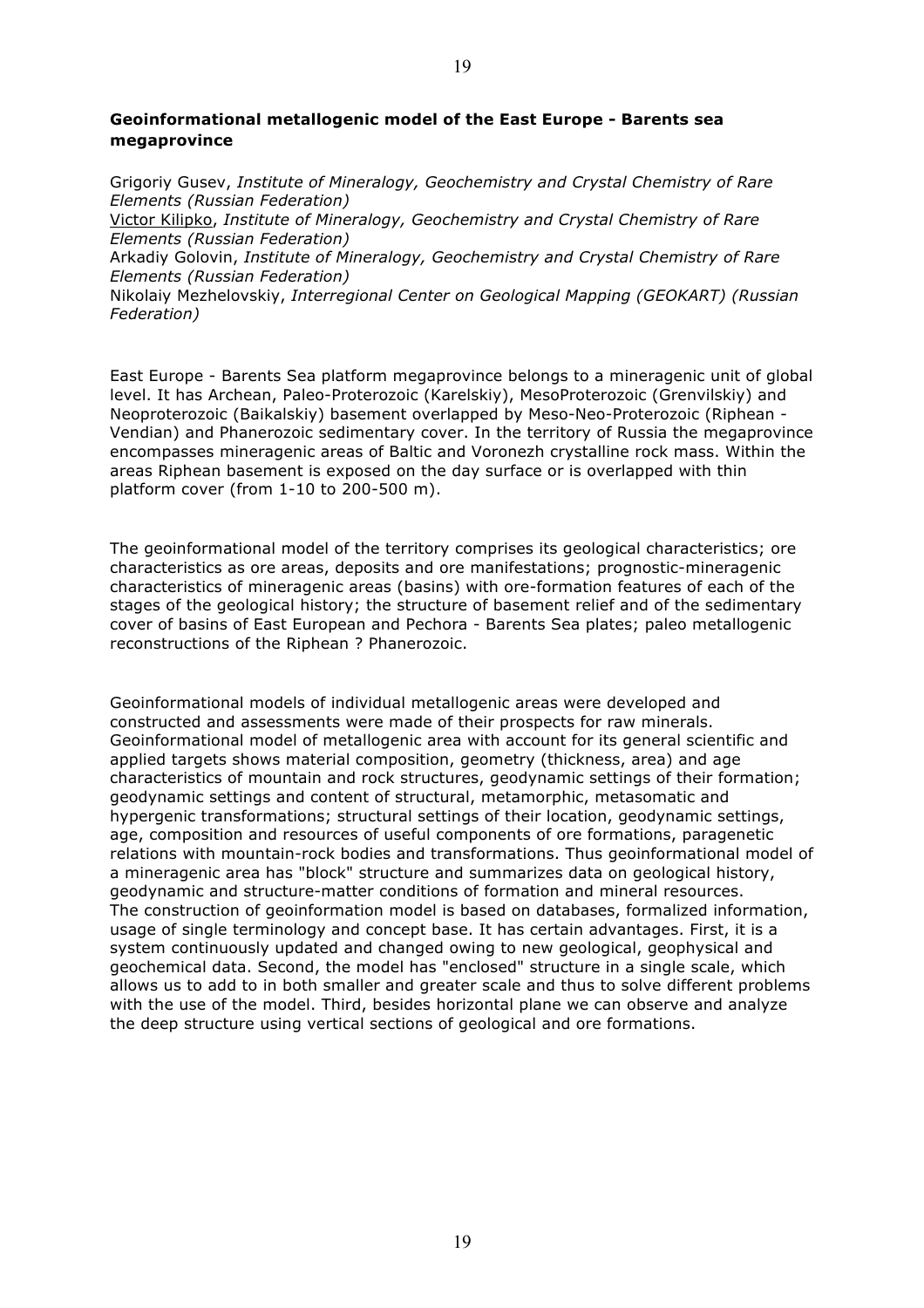# **Numerical reconstruction of palaeotidal elevations since the last glacial maximum**

Shaun James O'Callaghan, *Durham University (United Kingdom)* Sarah Bradley, *Durham University (United Kingdom)* Richard Hardy, *Durham University (United Kingdom)* Glenn Milne, *Durham University (United Kingdom)* Ian Shennan, *Durham University (United Kingdom)*

Existing models of palaeotides predict changes in tidal ranges since the time of the Last Glacial Maximum (LGM) of more than 50% compared to present. These changes result from: i) fluctuations in sea level; ii) the changing location of the coast, and; iii) sedimentation influx and other local processes. Accurate reconstruction of palaeotides requires correct quantification of these terms. Since most geological indicators of past sea level record a palaeo-tide level rather than paleo-mean sea level accurate reconstructions of palaeotidal amplitudes are an essential factor within the larger context of Quaternary environmental change.

Previous studies vary in i) the number of tidal constituents used; ii) the geological time scales for which reconstructions are made, and; iii) the extent to which a correct quantification of sediment infill exists for inner coastal areas. The number of tidal constituents needed to accurately explain tidal behaviour increases in shallow water areas where bottom friction and localised sedimentary processes dominate. Existing studies include the application of a uniform depth reduction technique, which neglects the spatial and temporal effects of isostatic rebound processes on a continental shelf scale. They apply either one (M<sub>2</sub>) or six (M<sub>2</sub>, S<sub>2</sub>,  $\mu$ <sub>2</sub>, M<sub>4</sub>, M<sub>6</sub> and MS<sub>4</sub>) tidal constituents which limits the accuracy of palaeotidal amplitude predictions especially in shallow water areas such as the southern North Sea and adjacent estuaries. Secondly, limited availability of sea level index points restricts some previous studies to the Holocene. Finally, previous studies, limited to only a few estuaries, underline the importance of sediment based processes by demonstrating that isostatic rebound processes alone are insufficient to explain differences in tidal ranges within estuaries as these changes are also a function of sediment infill.

This paper applies an existing tidal model of the present day to produce numerical reconstructions of palaeotidal elevations in 1,000 year intervals from the LGM to present using twenty six tidal constituents. Subtracting independently derived relative sea level reconstructions from present day bathymetry for each 1,000 year interval provides the model palaeobathymetry. Using this bathymetry as the primary boundary condition produces palaeotidal amplitude reconstructions from the LGM to present for a range of scenarios of vertical Earth movements due to the loading of ice and water through time. Our results provide new reconstructions of palaeobathymetry and coastline position over the past 20,000 years and confirm bathymetry as an important process driver for palaeotidal amplitudes at the continental shelf scale. At present we are coupling the existing palaeotidal model with a river basin model to predict sediment flux at the estuarine scale and asses its importance in paleotidal amplitudes at inner coastal, shallow water areas.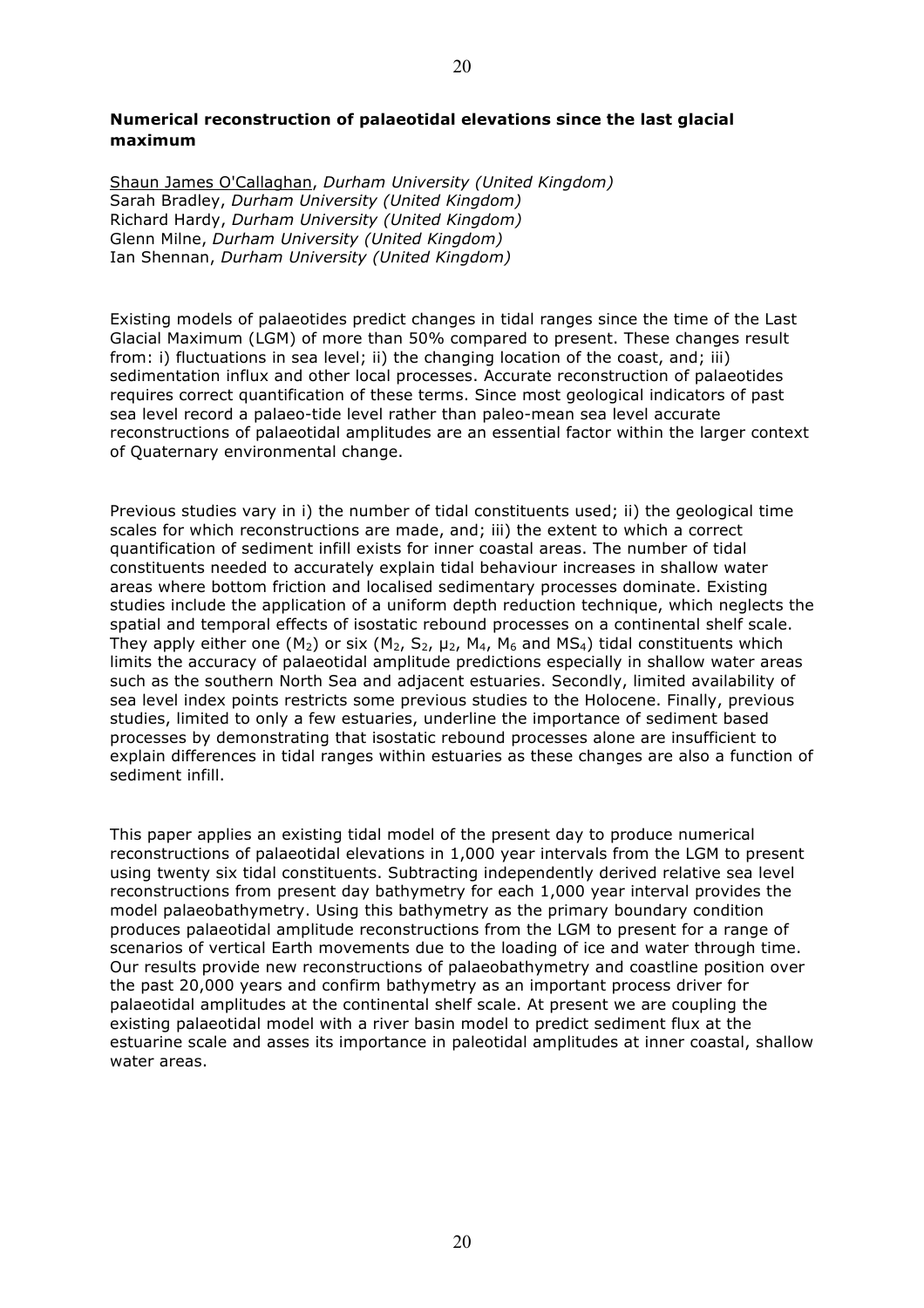#### **Paraná Pleistocene barrier, Southern Brazil**

José Carlos Branco, *Universidade Federal do Paraná (Brazil)* Rodolfo José Angulo, *UFPR (Brazil)* Maria Cristina de Souza, *UFPR (Brazil)* Rita Scheel-Ybert, *UFRJ (Brazil)* Thais Alves Pereira Gonçalves, *UFRJ (Brazil)* Sibelle Trevisan Disaró, *UFPR (Brazil)* Daniel Vicente Pupo, *UFPR (Brazil)*

Only two main barrier systems can be recognized along the coast of Paraná. The first one was formed during the Late Pleistocene and the other during the Holocene. Besides presenting a facies description, this work proposes an evolutionary model for the Paraná Pleistocene barrier. The facies descriptions were performed at sand exploitation quarries near Paranaguá town, where it was possible to see and describe outcrops 100m wide and 15m high. At the bottom quarries 6m vibracores were taken. In the studied area the Pleistocene barrier is composed by fine to medium sand, with granule and gravel, poorly selected and subrounded shape. These sedimentary characteristics differ from Holocene barrier which is composed mainly by fine to medium sand. These differences could be related to the higher contribution of immature continental sediments at the Pleistocene barrier, which is closer to the Serra do Mar mountains. The identified facies in Pleistocene barrier were: sand with swaley cross stratification (Ssc), tabular cross stratification (Sp), trough cross stratification (St), sigmoidal cross stratification (Ssg), flaser lamination (Sf), mud with linsen (Fl) and massive mud (Fm). Tubes, borrows, shell moulds, trunks and root fragments, and vegetal debris were also identified in some facies. The Ssc facies is composed by fine to coarse sand, poorly selected with subrounded grains. Shell moulds and symmetrical ripples were also identified. Sp and SSg facies are composed by fine to medium sand with very fine to medium pebbles and mud drapes. St and Sf facies are composed by fine to medium sand. Preferential paleocurrent directions measured on the large cross stratification sets are to NW. Below the sandy facies barrier there are Fl and Fm facies, highly bioturbated, with transported trunks and root fragments and vegetal debris. A 14C datation performed on a wood sample resulted in 41,200 + 3,400/-2,350 years B.P. Therefore the Paranaguá barrier could be attributed to the 5e stages. The facies association and paleocurrent directions suggest that the barrier, at the studied sector, develops as a spit that grows northwestward over an estuarine inlet. The preliminary analysis of recent vibrocore sediments database indicated the presence of the foraminifer Blysmasphaera brasiliensis, pollens and spores. On trunks and root fragments' samples were identified genders and species that suggest the occurrence of subtropical forest and mangrove, Ilex sp (Aquifoliaceae), Inga sp (Leguminosae Mimosoideae), Calyptranthes sp (Myrtaceae) and Laguncularia racemosa (Combretaceae). The evolutionary model for the barrier estimates the existence of an estuary located behind the Pleistocene protobarrier, where a forest and mangrove areas around the estuary existed. The draining system of the mounts surround would propitiate the formation of fandeltas.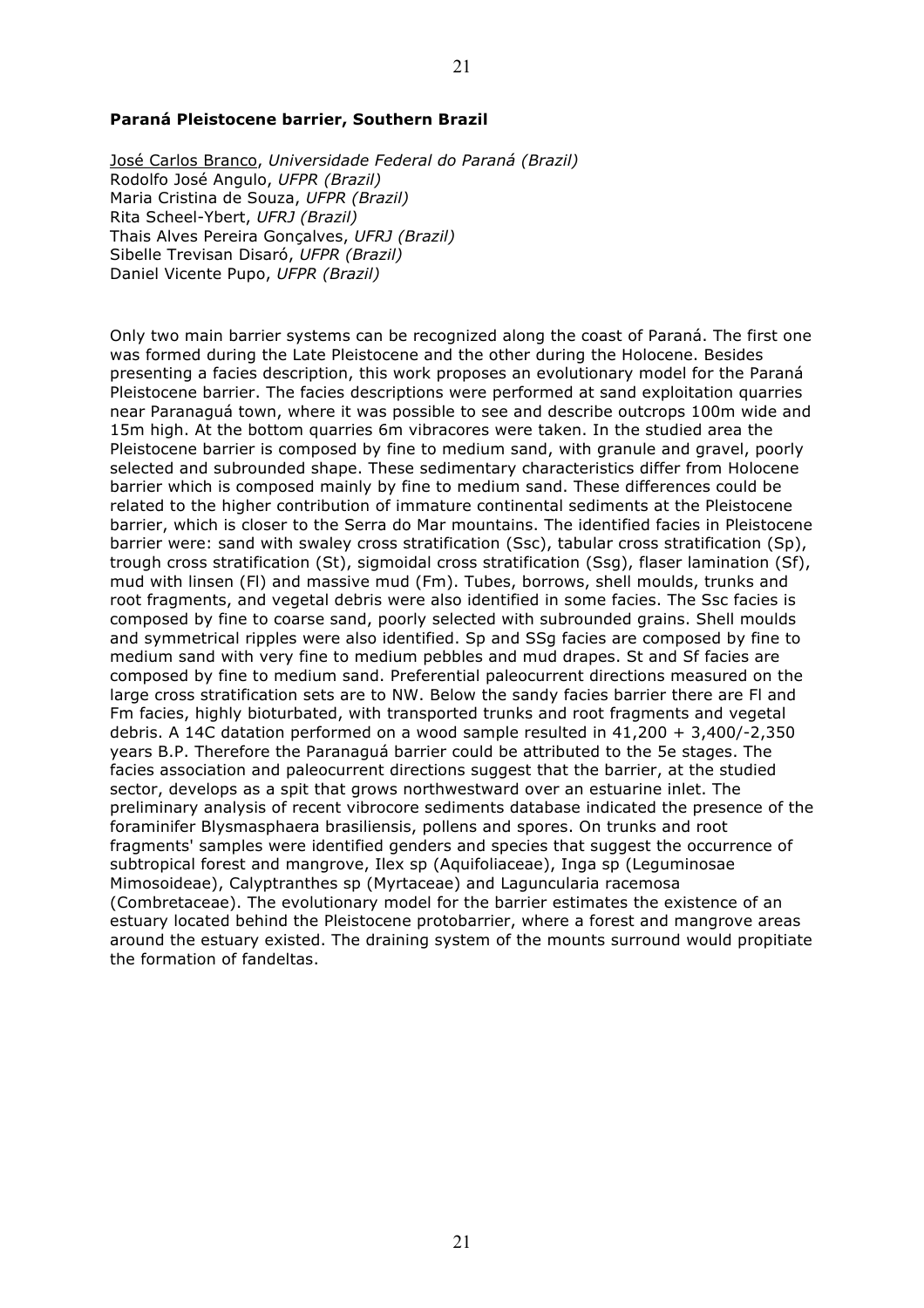# **Reconstruction of sea/lake-level changes in an active strike-slip basin (Gulf of Cariaco, NE Venezuela)**

Maarten Van Daele, *Ghent University (Belgium)* Franck Audemard, *FUNVISIS (Venezuela)* Christian Beck, *University of Savoie (France)* Marc De Batist, *Ghent University (Belgium)* Aurélien van Welden, *University of Savoie (France)* Jasper Moernaut, *Ghent University (Belgium)* Shipboard Party 2006 GUAIQUERI II, *Universidad de Oriente (Venezuela)*

In January 2006, 76 high-resolution reflection seismic profiles were acquired in the Gulf of Cariaco, Northeast Venezuela. In the upper 100 m of sedimentary infill, 17 unconformity-bounded sequences were identified and mapped throughout the basin. Up to now, no core or borehole information is available to provide age constraints on these units. The sedimentary infill is cut by several faults, Riedel faults in the central part and the El Pilar fault (one of the main faults of the South American-Caribbean plate boundary) in the southern part of the gulf.

The connection of the Gulf of Cariaco with the adjacent Cariaco Basin occurs at a present-day water depth of ∼ 55 m. This implies that the gulf was disconnected from the world ocean and functioned as a lake during a large part of the last glacial. The main rivers entering the gulf drain the coastal mountain ranges and tend to form pronounced deltas at their inlet. During times when the gulf was a lake, periods with a dry climate resulted in dramatic lake-level lowstands and even complete desiccation/evaporation. The present-day depths of delta offlap breaks and the presence of lowstand/evaporite deposits can thus be used to estimate sea/lake level at the time of their formation. Detailed analysis of these stratigraphic sea/lake-level indicators allowed reconstructing the sea/lake-level history for the period encompassed by the 17 identified sequences. This sea/lake-level reconstruction also needed to be corrected for tectonic subsidence, affecting different parts of the gulf with different intensity.

The reconstructed sea/lake-level curve of the Gulf of Cariaco was compared with the eustatic sea-level curve and with results of previous paleoclimate studies in Venezuela. The striking coherence between the eustatic curve and the amplitudes and absolute heights of successive reconstructed lowstands and highstands compelled us to tune our record to the eustatic curve in order to achieve a rough age estimate for our units. According to this age model, our seismic stratigraphy reaches back to MIS6, and the average sedimentation rate in the central parts of the gulf since MIS5e is 0.92 mm/y. Our data show that reconstructed lake levels in the Gulf of Cariaco, which represent a proxy for climate in NE-Venezuela, are very strongly coupled to the global stadials and interstadials of the last glacial period. Also the Younger Dryas is recognised in the sedimentary record of the Gulf of Cariaco as lowstand deposit resulting from an (almost) complete desiccation.

Our data reveal that the stratigraphy of the Gulf of Cariaco holds a very accurate, complete and promising record of eustasy and climate change, at least since the penultimate glacial maximum. The quality of this record and the vicinity to the iconic Cariaco Basin make the Gulf of Cariaco an ideal target for future ocean drilling (or long coring).